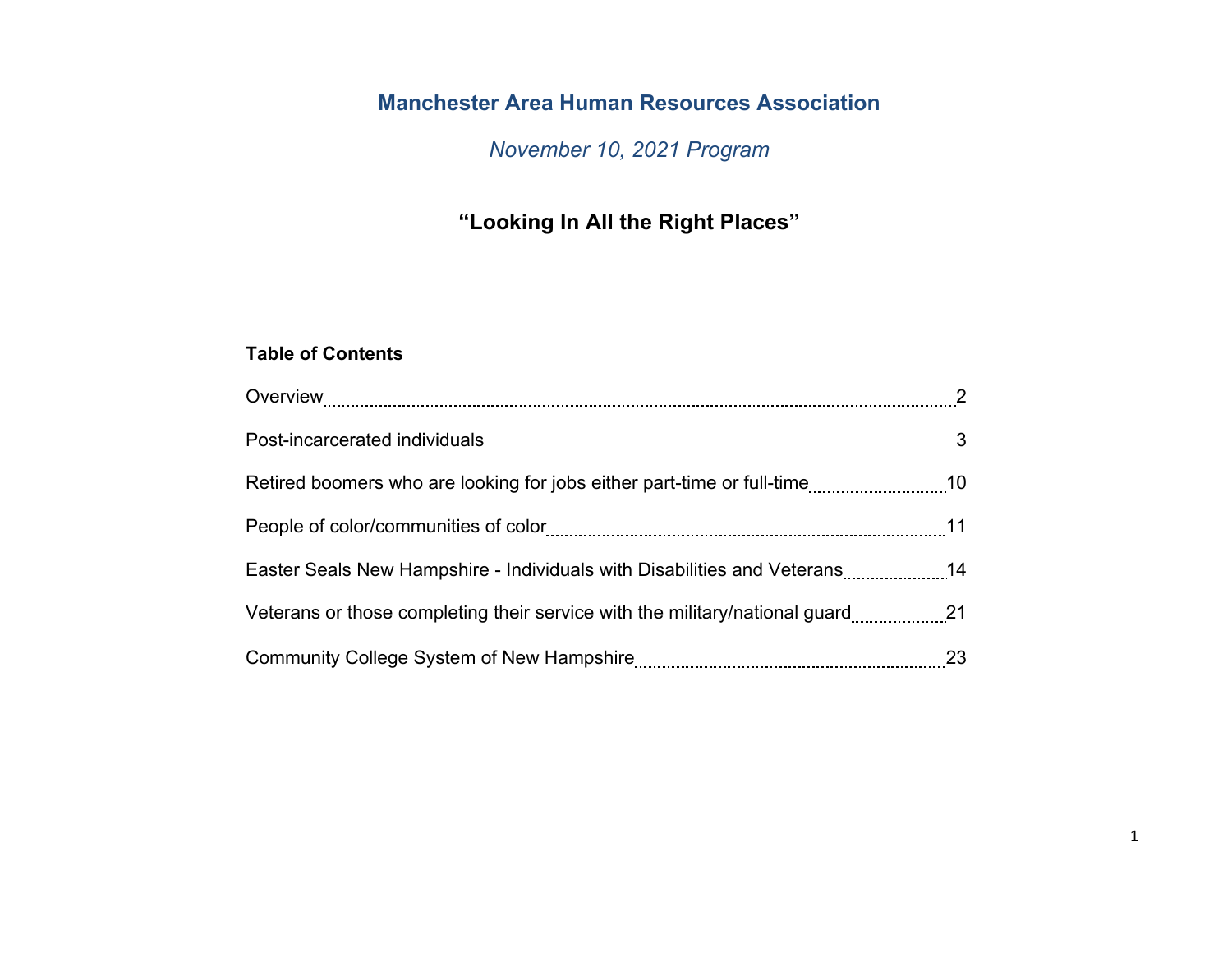# **"Looking In All the Right Places"**

A lightning round of resources and ideas (you might not have yet considered) to help you fill positions in your Company!

How do we find potential workers whom we may have overlooked in the past? What will it take? How do we attract them to our organizations? We'll hear from panelists who not only answered these questions, but also provided you with resources that are available to you based on your participating in this meeting.

Our presenters, each of whom made a presentation, have provided a list of related resources that follow. We trust the presentation gave you ideas about places to look and ways to attract individuals you may have overlooked in the past!

## *Presenters included*

- **Cheryll Andrews,** Executive Director, Dismas Home of New Hampshire Cheryll.andrews@dismashomenh.org
- **James McKim** is Managing Partner of Organizational Ignition jtmckim@gmail.com
- **Todd Fahey**, JD, State Director, AARP NH tfahey@aarp.org
- **Benjamin Adams,** Director, Workforce Development and Youth Transitional Services at Easter Seals NH badams@eastersealsnh.org
- **James Fortin**, Assistant Director Employment Services Bureau, NH Employment Security james.r.fortin@nhes.nh.gov
- **Kristine Dudley,** Director of Workforce Development at Manchester Community College kdudley@ccsnh.edu
- **Vanessa Rashid**, ApprenticeNH Outreach and Resource Coordinator, Community College System of NH vrashid@ccsnh.edu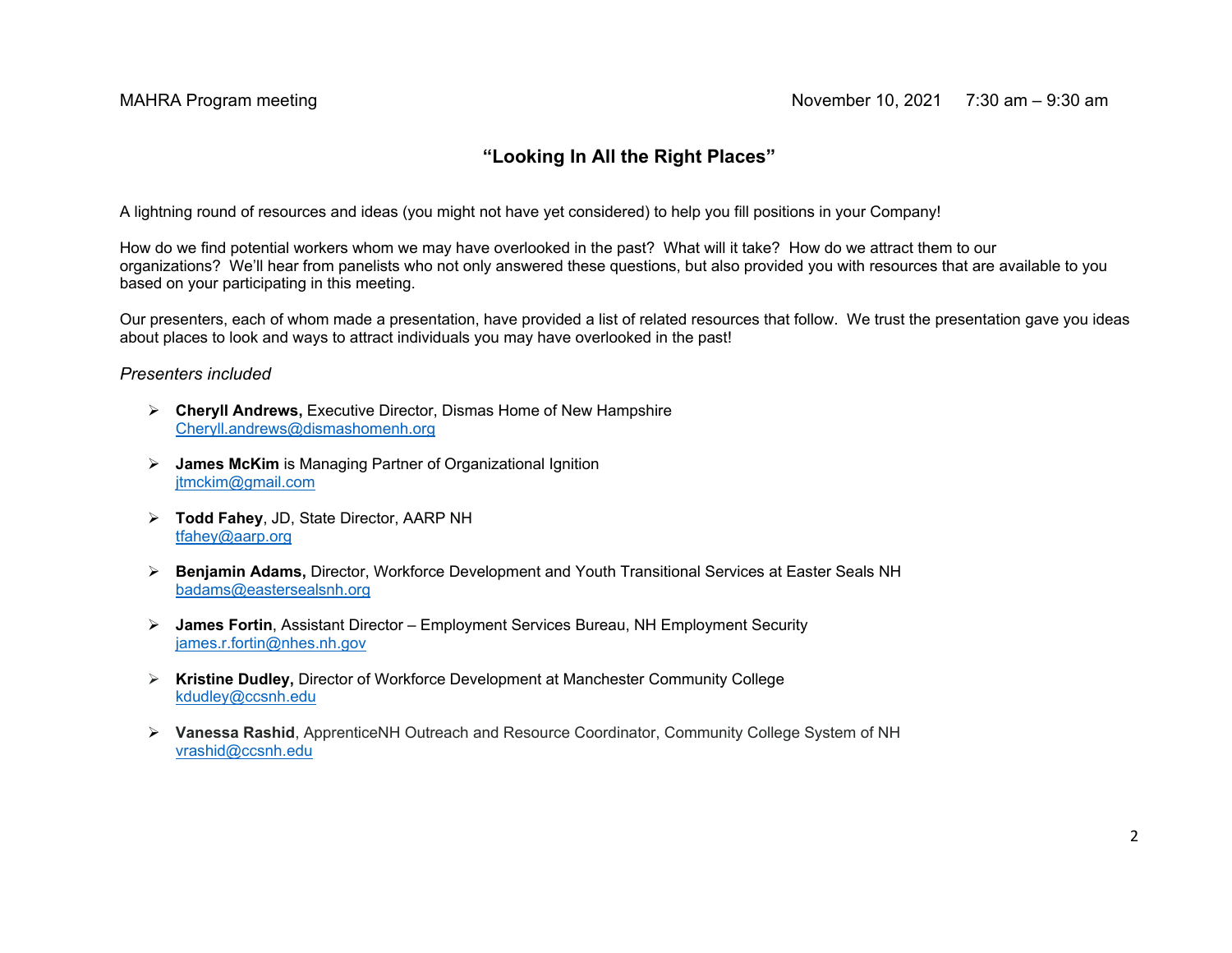# **Post-incarcerated individuals**

**Cheryll Andrews**, Executive Director, Dismas Home of New Hampshire. Cheryll has more than 25 years' experience creating meaningful relationships and helping businesses grow. Many of those years were spent working as a corporate media marketing consultant, and in the nonprofit sector in development, managing committees and raising funds for important missions such as women's heart health. Today, Cheryll has focused her experience and skills to bring the future vision of Dismas Home to life. Operating since September of 2016, Dismas Home of NH, Inc., is a licensed low intensity treatment program which serves up to 8 residents at a time. Residents are exclusively previously incarcerated women who have been diagnosed with substance use disorder. The treatment program focuses on the physical and mental health of residents and their recovery from substance use and other mental illness developed from trauma. The program also offers transitional pathways to education, employment, and housing. Cheryll is on the board of the New Hampshire Master Chorale with whom she has been a singer for 18 years. She lives in New Durham with her husband.

# **Cheryll Andrews**

Executive DirectorDismas Home of New Hampshire www.dismashomenh.org cell: (603) 491-9545

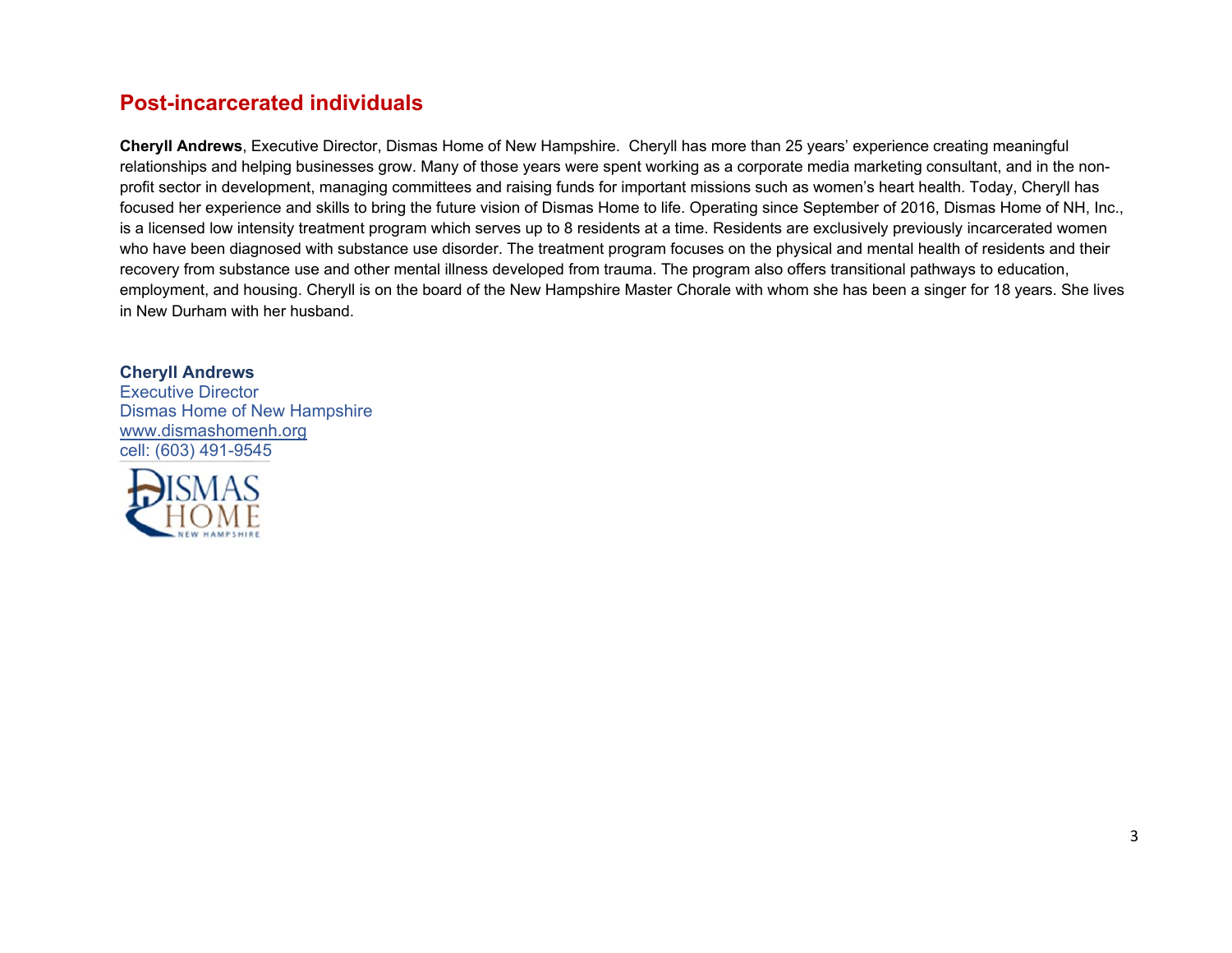| <b>Main Agency</b>                                | <b>Subsidiaries</b>                                                          | <b>Contact Information</b>                                                                                                                                                                                  | <b>Mission</b>                                                                                                                                                                                                                                                                                                                                                                                                                         |
|---------------------------------------------------|------------------------------------------------------------------------------|-------------------------------------------------------------------------------------------------------------------------------------------------------------------------------------------------------------|----------------------------------------------------------------------------------------------------------------------------------------------------------------------------------------------------------------------------------------------------------------------------------------------------------------------------------------------------------------------------------------------------------------------------------------|
| of Corrections                                    | Serious and<br>NH Department Violent Offender<br>Reentry Initiative<br>Grant | Larry Blaisdell<br>Phone: (603)-271-5652                                                                                                                                                                    | Through the New Hampshire Reentry Project, the department will<br>partner with various service agencies to address the challenges of<br>recidivism, substance abuse, and physical and mental health issues<br>and to support education, workforce participation, housing,<br>transportation, restitution, and community service. For more<br>information, read this grantee's work plan:<br>http://www.reentry.gov/sar/pdf/wp1 nh.pdf. |
|                                                   | Shea Farm                                                                    | <b>Nick Duffy</b><br>60 Iron Works Road<br>Concord, NH03302<br>Phone: (603) 271-0424                                                                                                                        | There are three Community Corrections Centers in New Hampshire.<br>The purpose of the Community Corrections Centers is to offer<br>opportunities for offenders to transition to the community, to put<br>together a solid parole plan, and to be reunited with their families.<br>Programs include work release.                                                                                                                       |
| <b>NH Department</b><br>of Employment<br>Security | Federal Bonding<br>Program                                                   | 32 South Main Street, Concord NH<br>03301 Phone: (603) 224-3311<br>Fax: (603) 228-4145                                                                                                                      | The Federal Bonding Program provides fidelity bonding insurance<br>coverage to individuals with criminal histories and other high-risk job<br>applicants who are qualified, but fail to get jobs because regular<br>commercial bonding is denied due to their backgrounds.                                                                                                                                                             |
| Community<br>Resources for<br>Justice             | Hampshire<br>House                                                           | Walter Davies, Program Director<br>603-568 - 5504 ext. 208<br>wdavies@crj.org                                                                                                                               | Hampshire House supports men and women transitioning from federal<br>incarceration back into New Hampshire communities.                                                                                                                                                                                                                                                                                                                |
| <b>Dismas Home</b><br>of NH, Inc.                 |                                                                              | Samantha Malay, Program Director,<br>102 Fourth Street, Manchester, NH<br>03102<br>Phone (603) 782-3004<br>samantha.malay@dismashomenh.org<br>website: dismashomenh.org                                     | Dismas Home of NH, Inc is a licensed low intensity treatment program<br>serving exclusively, previously incarcerated women who have been<br>diagnosed with substance use disorder. The program also offers<br>pathways to education, employment, and housing as they transition<br>back into the community.                                                                                                                            |
| <b>HeadRest</b>                                   |                                                                              | Lori Bartlett, Employment Specialist, 141<br>Mascoma St Lebanon, NH 03766<br>Email: lori.bartlett@headrest.org<br>Phone: 603-448-4872 x116<br>https://headrest.org/how-headrest-<br>opportunities-for-work/ | Founded in 1971, Headrest is a non-profit organization with a mission<br>to assist those affected by substance use disorder, experiencing a<br>crisis, or in need of support by providing effective programs and<br>treatments. We also offer support to the family members, friends,<br>neighbors and employers of our clients.                                                                                                       |

# **Resources For Previously Incarcerated Candidates**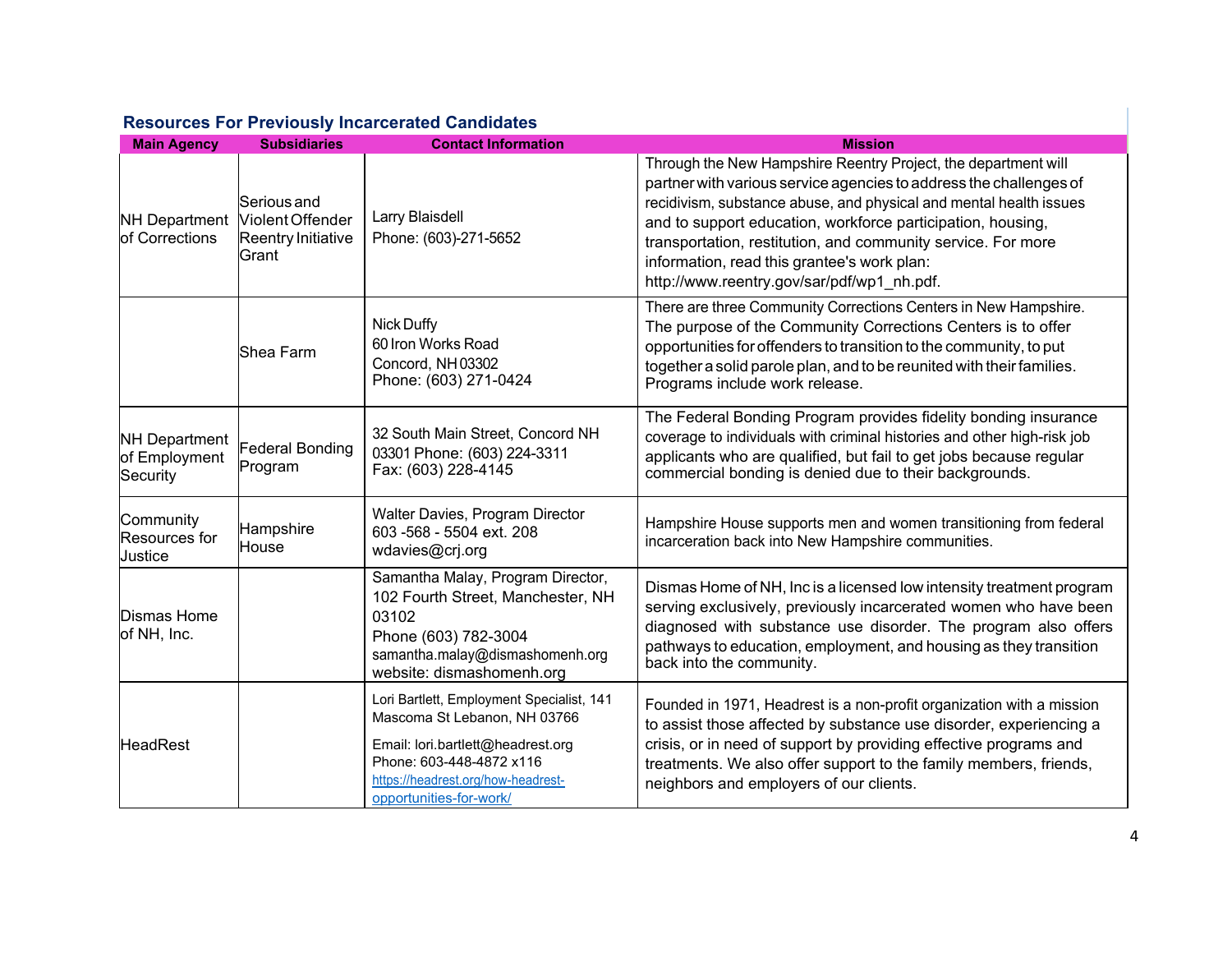# **Work release programs**

# NHDOC Contacts

Calumet House, Shea Farm and North End House are work release programs

| <b>Name</b>      | <b>Position</b>                                      | <b>Phone</b> | Email                         |
|------------------|------------------------------------------------------|--------------|-------------------------------|
| Joshua Leonard   | Program Coordinator - Calumet House (Manchester, NH) | 603-271-1990 | Joshua.e.leonard@doc.nh.gov   |
| Chelsey Jones    | Program Coordinator - Shea Farm (Concord, NH)        | 603-271-6368 | Chelsey.l.jones@doc.nh.gov    |
| Monique McDonald | Program Coordinator - North End House (Concord, NH)  | 603-271-3957 | monique.mcdonald@doc.nh.gov   |
| Dan McDonough    | Administrator of Programs - Transitional Housing     | 603-271-7468 | Daniel.p.mcdonough@doc.nh.gov |



# **State of New Hampshire Department of Corrections Division of Community Corrections Transitional Housing Units**

# Transitional Housing Unit Program Overview

The Division of Community Corrections Transitional Housing Units (THU) provide a progressively phased programming to prepare residents for release into the community (RSA 651:25). The program is divided into four (4) phases. As residents progress through the phases, their level of privileges and responsibilities increase. Phase progression is earned by following guidelines, rules and participation in employment, education, treatment and programming. Disciplinary, safety concerns, breaking the law and/or failure to engage in programming, may result in lowered phases and/or removal from the program. With the help of THU staff, Residents are expected to become gainfully employed, participate in programs determined by New Hampshire Department of Corrections (NHDOC) and/or the Parole Board, participate in in-house reentry programs, budget money effectively, develop a suitable parole plan and continue to develop skills to help increase the chance for success once on parole. With the help of the THU staff, residents are expected to begin the transition process into the community by establishing community supports, including medical and behavioral health services that will aid in successful reentry. Residents continue to have close supervision allowing for swift intervention to identify negative behaviors and mitigate criminogenic needs.

- 1. Requirements for residents to be considered for the work release program
	- o Have exhibited a pattern of good behavior during their incarceration.
	- o Be serving the last 12 months of their minimum sentence.
	- $\circ$  Receive approval from the sentencing court to be assigned work release status.
	- o Completion of any programming that is required (Some programming will be allowed to be completed in the community).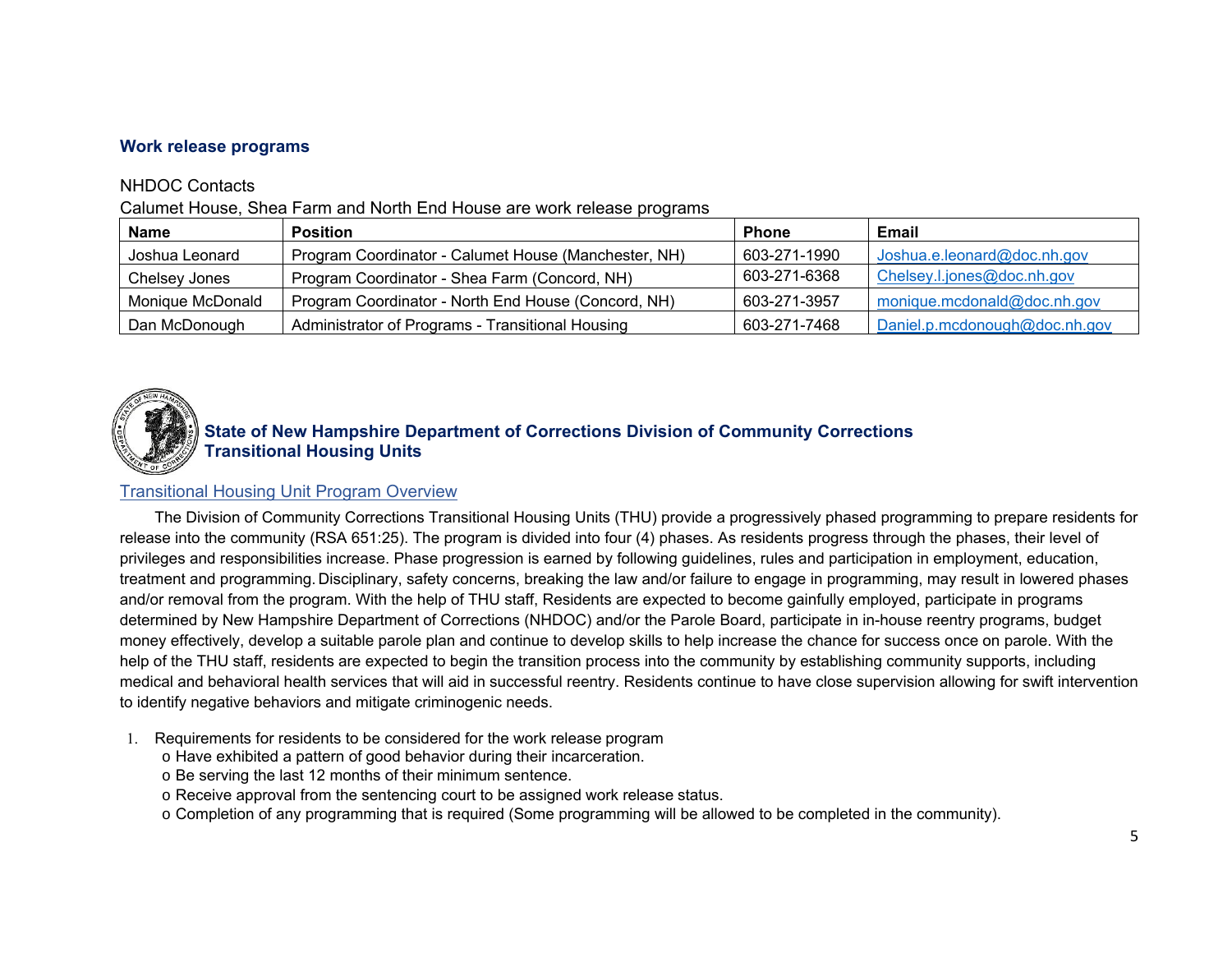- 2. Requirements for residents to stay in the work release program
	- o Follow THU rules and guidelines and follow all NH and federal laws.
	- $\circ$  Provide work, appointment and community outing schedules to the THU staff.
	- o Follow on going treatment requirements in house or in the Community. Examples include:
		- Mental Health Treatment
		- Drug and Alcohol Treatment
		- Sexual offender ongoing treatment
		- Budget assistance
	- o Comply with random drug testing (positive results will result in LADC referral and additional program requirements or removal from the program.)
	- o Maintain employment and/or educational requirements
- 3. Residents who are not meeting program requirements will be subject to various levels of disciplinary action depending on the severity of the offense. These actions include, verbal or written warnings, additional program requirements, decreased privileges, and/or return to a secure prison location.

# Resident Employment

- 1. Transportation to and from employment
	- $\circ$  Residents are responsible for transportation to and from work.
	- $\circ$  Residents can use various forms of transportation including approved rides, public transport, taxi, etc.
	- o Employers or co-workers can provide transportation with approval from the program coordinator.
- 2. Paychecks
	- o Employers pay residents directly; residents then turn the paycheck and paystub over to the THU for deposit into their resident savings account.
- 3. Residents Operating a Motor Vehicle
	- o Residents must be given permission from the THU before operating a motor vehicle. Residents who are authorized to drive need to meet strict program requirements in order to be given this privilege. If you would like a resident to drive for your company, contact the program coordinator for more information or to see if the resident has received authorization to drive.
- 4. Employment reviews
	- $\circ$  THU staff will check-in with the employer frequently to ensure that everything is going well and the resident is meeting the expectations of the employer.
- 5. Cell Phones/Telephones/ Internet Residents should not be making any personal calls or using the internet for personal reasons while working, even during breaks. Some Residents may have court ordered restrictions to using internet or having contact with minors, THU staff will alert you of any individual restrictions before a resident starts.
- 6. Out of State Travel Residents are not authorized to travel out of state. If employment requires out of state travel, employer of resident can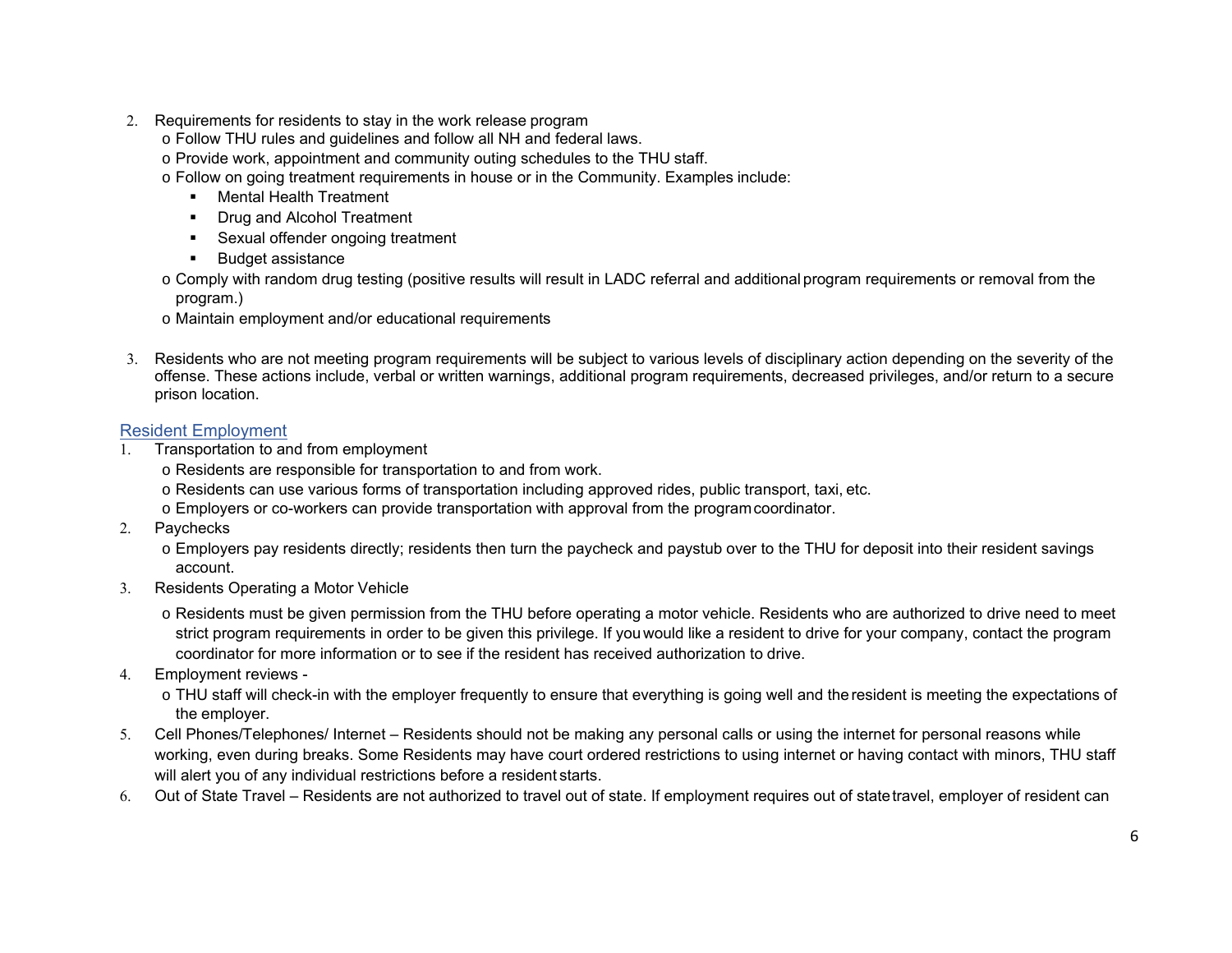contact the program coordinator in order request a waiver.

- 7. Work Equipment Work equipment should be kept at work sites as much as possible. Residents must get pre- approval to keep any equipment at the THU.
- 8. Employment Schedule and Hours
	- $\circ$  Residents are allowed to work any shift or work schedule, we require residents to get at least 8 hours off between shifts, however, exceptions can be made depending on the work requirements.
	- o Residents who have healthcare or treatment appointments are required to let their employer know and request time off from work as required by the employer.
- 9. Employer Issues with THU resident employees
	- $\circ$  We ask employers to let us know if they are having any issues or concerns with THU resident employees.
	- o If THU resident employees do not show up for work, leave early or you cannot locate them we ask that you call the THU as soon as you are able.

Program Coordinators are responsible for implementing and managing programming and services at each Transitional Housing Unit. This includes coordinating residents care with community treatment and service providers, providing support and assistance to help residents overcome barriers to obtain appropriate employment, treatment or healthcare.

## Programs and services available to THU Residents

Financial literacy and budgeting assistance- The Program Coordinators teach financial literacy at each THU by reviewing weekly budget sheets with residents, helping residents manage their expenses and savings and prioritizing necessities. This support and education helps residents become more financially independent and secure upon release.

Community healthcare collaboration- Program Coordinators Collaborate with medical and behavioral health organizations in the community. The THUs allow residents to transition from receiving NHDOC medical and behavioral health services to receiving community based services. This allows residents to prepare to transition to parole with healthcare and behavioral health services already established and enrolled in. Assistance to residents with obtaining health insurance through their employers and/or DHHS.

Employment assistance at THU's – As part of orientation at the Transitional Housing Units residents meet with their assigned case manager to discuss employment. The resident's employment interests are taken into consideration during the reentry planning phase. Residents are referred to employers that have provided opportunities in the past, they are also able to meet and enroll in services at NH Employment Security sites in the community. Employers also contact the THUs regularly to fill vacancies they may have and are connected with appropriate candidates.

Thinking for a Change - Thinking for a Change group is a cognitive behavioral intervention. The three components of Thinking for a Change are: cognitive self-change, social skills, and problem solving skills. Cognitive self-change teaches individuals a concrete process for self-reflection aimed at uncovering antisocial thoughts, feelings, attitudes, and beliefs. Social skills instruction prepares group members to engage in pro-social interactions based on self-understanding and consideration of the impact of their actions on others. Problem solving skills integrates the two previous interventions to provide group members with an explicit step-by-step process for addressing challenging and stressful real life situations.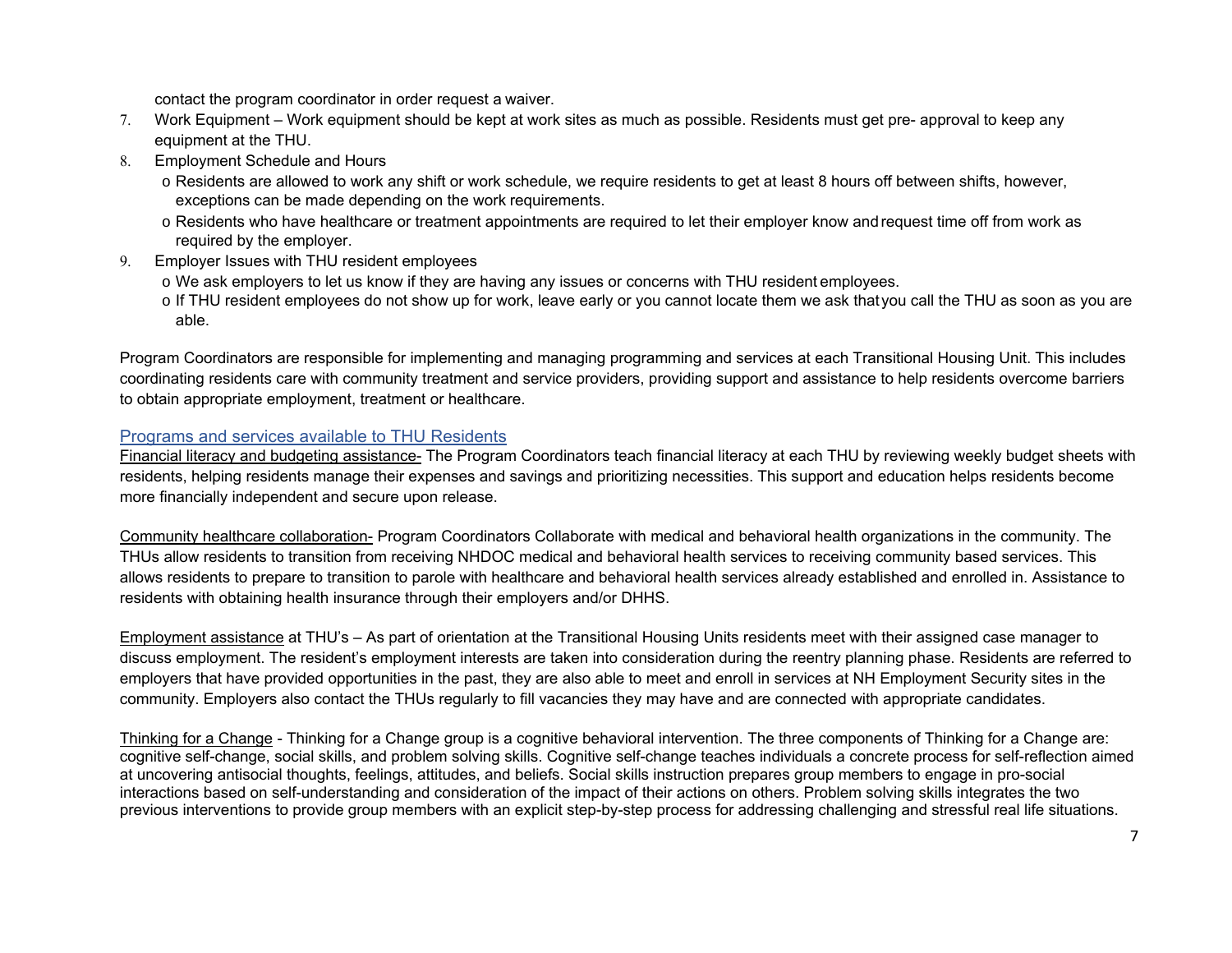Employment Group (with NH Employment Security\*) - The Employment Group is for individuals who are at least two years from their minimum parole date and of the appropriate classification level. Each group member will develop a cover letter and resume. The group will work to improve interviewing skills and learn how to discuss convictions with potential employers. Each member will have a chance to participate in mock interviews and receive feedback. The goal is to increase confidence in individuals and their chances of achieving their employment goals. Guest speakers will also present from NHES.

\*The NH Department of Employment Security has developed a series of presentations for job seekers and those looking to reenter the workforce after incarceration. COVID-19 has delayed these presentations.

Moral Reconation Therapy (MRT) - MRT is a cognitive behavioral program for substance abuse treatment and the individuals with criminal thinking. This program focuses on "enhanced moral reasoning, better decision-making and more appropriate behavior". MRT is typically conduct in weekly groups where clients present homework from one of the MRT workbooks. Group facilitators use objective criteria to evaluate the participant's successful completion of each of the programs 12- steps. Each step has a homework and objective assignment that clients complete prior to group meetings. Some assignments work on recognizing happy or bad times while other assignments ask participants to set goals and teaches how to break them down into smaller goals first. The group members work at their own pace and will complete assignments at different times. Groups members are expected to support one another at whatever step they are working on.

Breaking the Chains of Trauma (MRT-Trauma) - Trauma related symptoms pose some of the greatest obstacles to recovery for offenders, mental health clients, substance abusers and individuals struggling with day-to-day responsibilities. This facilitator guided workbook program has been specifically designed for individuals wishing to explore their own "Chains of Trauma". Group Facilitator uses objective criteria to evaluate participant's successful completion of each of the programs 8 sessions. Each step has a homework and objective assignment that residents complete prior to and during group meetings. The program uses lectures, discussions and group exercises. In class assignments are discussed with fellow peers observed by assigned facilitator.

## Journaling Programs

# *Managing My Life*

**Brief Description of Program**: Managing my life - This Journal focuses on successful living skills. Financial responsibility, time management, physical health, living arrangements, legal issues, employment and coping skills are covered. Participants also work on developing 10 good habits for success.

# *Responsible Thinking*

**Brief Description of Program:** In the *Responsible Thinking* Journal, participants consider the connection between their thinking and their involvement in the criminal justice system. They weigh the payoffs and costs of their negative behavior and consider possible errors in thinking that lead to irresponsible and criminal behavior. Participants learn how to challenge and change their self-talk and practice decision-making and problem-solving skills.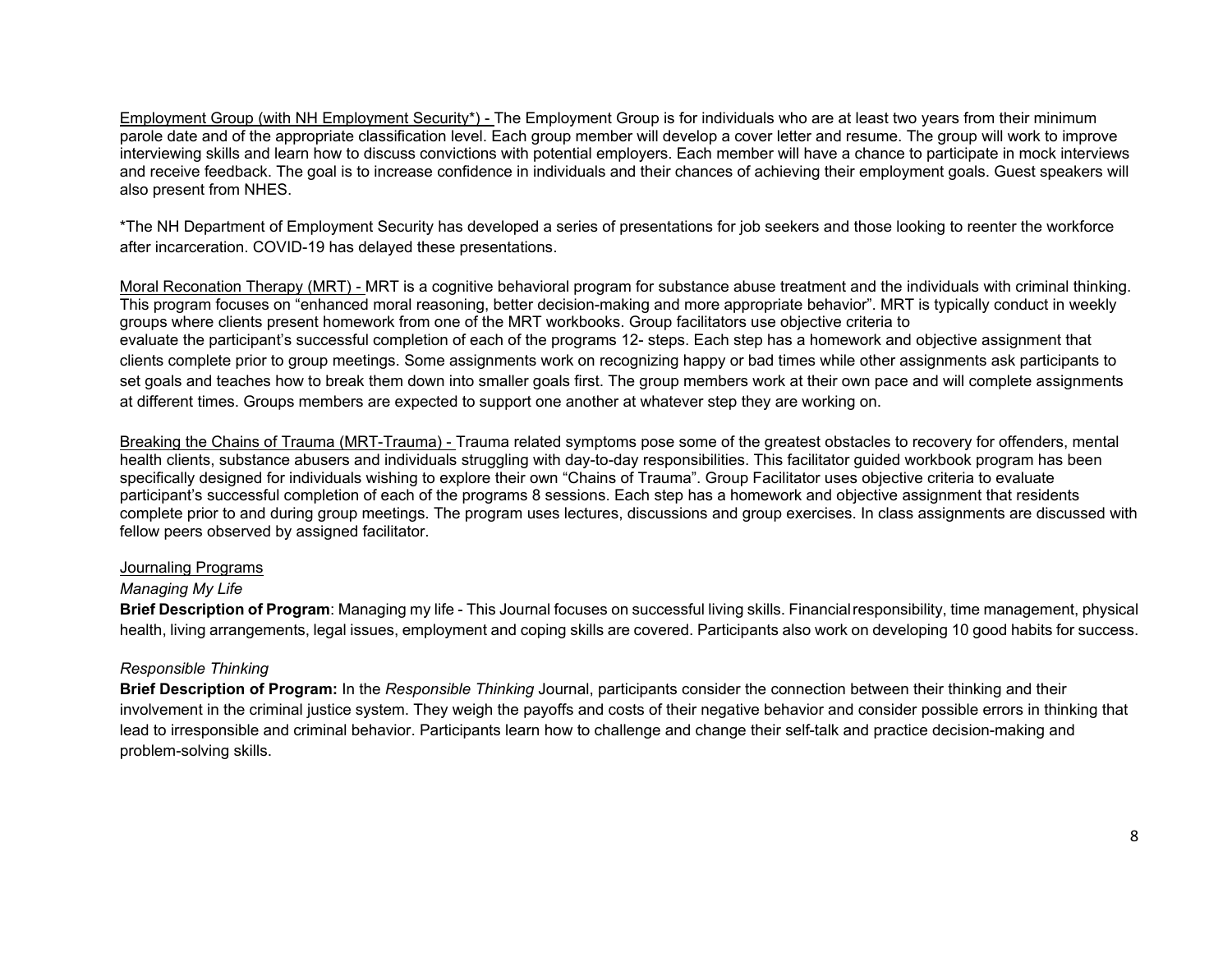*Core Skills* 

**Brief Description of Program:** In *Core Skills* participants focus on replacing irrational and criminogenic beliefs, improving self-control, practicing effective communication, building healthy relationships and creating a support network. Finally, they will have an opportunity to further commit to working their goals for positive change by developing a Statement of Change.

Submitted by: Cheryll Andrews, Executive Director, Dismas Home Cheryll.andrews@dismashomenh.org, (603) 491-9545 (cell)

# **Working Fields is now in Manchester, NH!**

Working Fields was founded in 2016 by Vermont's first trained peer recovery coach (and former CFO of Ben and Jerry's and Seventh Generation) Stuart "Mickey" Wiles. To date, we've helped over 1,300 community members find careers.

As a mission-driven staffing agency, we help individuals overcome barriers to sustained employment and build careers with great-fit local employers. No matter the barrier, we provide support: substance use disorder, housing insecurity, past incarceration, work history gaps, and more.

Each of our associates is thoroughly vetted, carefully matched to a job, and backed by ongoing support — including direct account management, weekly meetings with a certified peer recovery coach, and community resources — throughout their employment.

This model enables employers to access an untapped pool of dedicated associates eager to prove themselves. We specialize primarily in hard-to-fill entry-level roles on a temp-to-perm model, with successful placements in a wide variety of industries.

To learn more about us, contact your Manchester account manager Tim Allen at 603-600-8515 or timothy@workingfields.com. Please pass any employee referrals to Stephanie Robtoy at 802-348-4610 or secondchances@workingfields.com.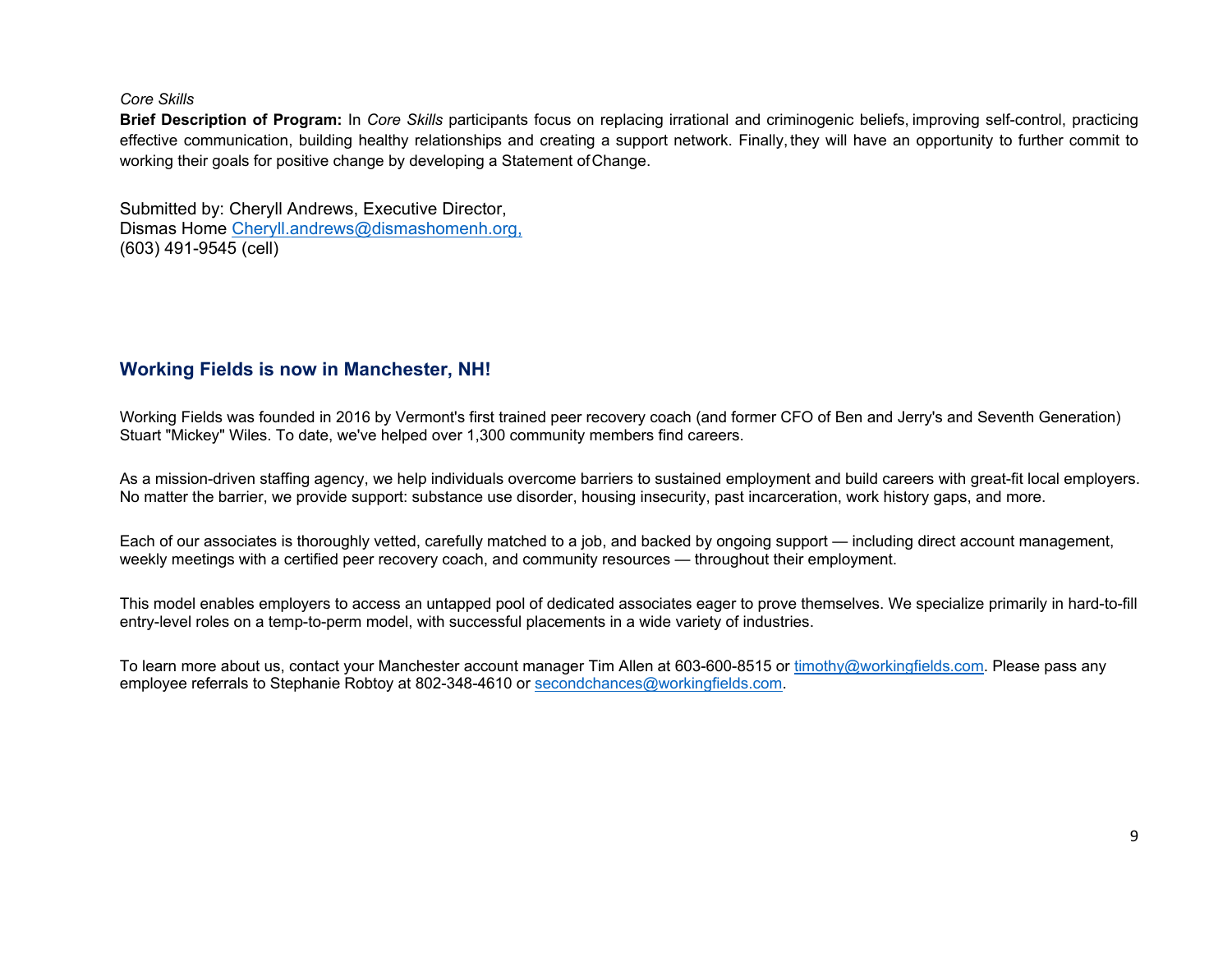# **Retired boomers who are looking for jobs either part-time or full-time**

**Todd Fahey**, JD, State Director, AARP NH. Fahey, a New Hampshire native, is the State Director for AARP New Hampshire. With over 215,000 members, AARP New Hampshire strives to enhance the quality of life for all as we age. Fahey is responsible for the overall leadership of AARP in New Hampshire. Prior to joining AARP, Fahey practiced law for more than two decades, most recently as a director and shareholder with the Concord law firm Orr & Reno, P.A. with a focus on business and specialized areas of litigation. Fahey has also run small businesses and has engaged in various entrepreneurial endeavors. He brings an academic, practical and unique experience to AARP in his service to the organization and its members. Fahey holds a Bachelor's a degree in English from Columbia College, Columbia University and a Juris Doctor from the University of Maine School of Law. He lives in Bedford.

Todd C. Fahey, J.D. |State Director|AARP New Hampshire|45 South Main Street, Suite 202 Concord, New Hampshire 03301 O 603-230-4109|M 603-738-9260|F 603-224-6211 tfahey@aarp.org | www.aarp.org

**Follow me on Twitter|@Todd\_Fahey** 



# **Resources**

https://www.aarpinternational.org/growingwithage

https://www.aarp.org/work/employers

https://jobs.aarp.org

https://campaigns.aarp.org/employer-pledge-program

https://www.aarp.org/work

https://www.aarp.org/work/working-at-50-plus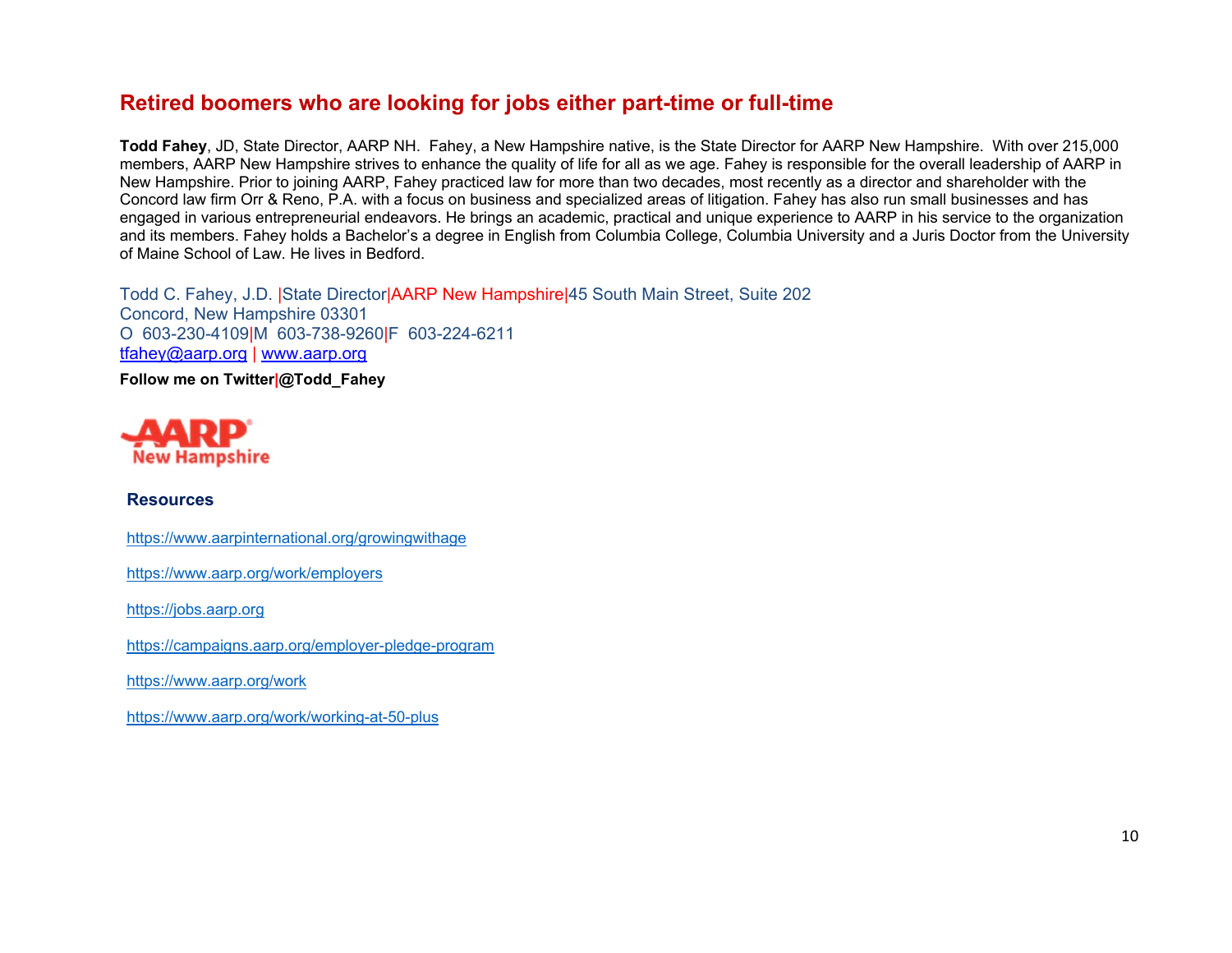# **People of color/communities of color**

**James McKim** is Managing Partner of Organizational Ignition, a Management Consulting practice. He is a sought-after organizational performance speaker, coach, and change manager. Over his 35+ year career, he has helped small and large organizations, for-profit and non-profit, spark efficiency and growth through the aligning of people, process, and technology. Mr. McKim is known nationally for his current focus on organizational and individual performance through diversity, equity, and inclusion (DEI). Recognized by industry watchers such as Atd, Brandon Hall, Bersin Associates, Axelos, and PMI for his dedication to creating win-win situations between organizations and their employees, he has guided organizations such as Cheshire Medical Center, Hewlett Packard Enterprise, and the Massachusetts Partnership for Diversity in Education through defining and executing DEI strategies. As the Chair of the Episcopal Church's National Executive Council Committee Anti-Racism & Reconciliation Mr. McKim was the principal writer of the church's guidelines on anti-racism and reconciliation. As President of the Manchester Branch of the NAACP, he works regularly with governments and businesses to eliminate discrimination. He is also well-versed in public speaking and performance from all perspectives. He is a frequent conference presenter, a guest on radio and television shows, serves as Chair of the Finance Committee of the NH PBS Board of Directors, and delights in being the vocalist for the jazz band The Episcocats.

James T. McKim, Jr., PMP, ITIL Managing Partner, Organizational Igniter - accelerating growth www.organizationalignition.com (603) 540-3988



Organizational Ignition

# **Organizations Helpful In Attracting & Retaining Diversity of Race/Ethnicity in NH**

This document provides some a list of organizations that could be helpful In attracting and retaining diversity of race/ethnicity in NH.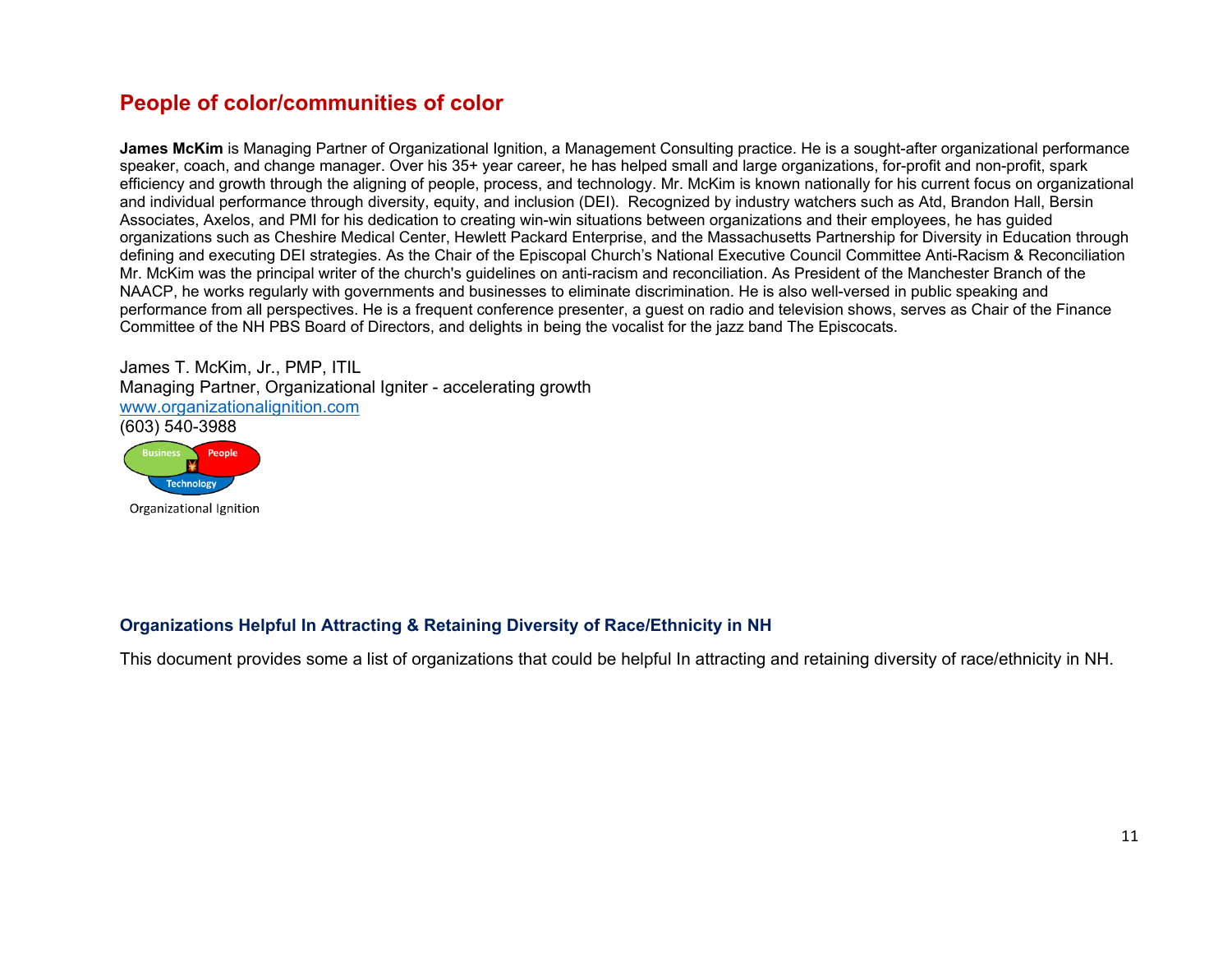## **Asian American**

| Organization                                    | <b>Web Address</b>                                                                                       |  |
|-------------------------------------------------|----------------------------------------------------------------------------------------------------------|--|
| New Hampshire Asian and<br>American Association | http://www.awib.org/index.cfm?fuseaction=page.viewPage&pageID=856&nodeID=1                               |  |
| Northern New England: Asian<br>Coalition:       | https://www.nhcompanyregistry.com/companies/asian-and- american-association-of-northern-new-<br>england/ |  |
| <b>Bhutanese Community of</b><br>Manchester, NH | https://www.facebook.com/Bhutanese-Community-of-Manchester-NH-145999392095277/                           |  |

## **Latinx**

| Organization                                                | <b>Web Address</b>                                                          |
|-------------------------------------------------------------|-----------------------------------------------------------------------------|
| Latinos Unidos De New Hampshire                             | https://www.facebook.com/Latinos-Unidos-De-New-Hampshire-113998925354526/   |
| UNH MOSAICO Latinx Student<br>Organization                  | https://wildcatlink.unh.edu/organization/MOSAICO                            |
| NHLN - The Online New Source of New<br>Hampshire's Latinos  | https://nhlatinonews.com/                                                   |
| Centro Latino de Hospitalid                                 | https://grassrootsfund.org/groups/centro-latino-de-hospitalid               |
| Latino Community Council                                    | 119 Lock St, Nashua, 03064                                                  |
| Latinos Unidos De New Hampshire                             | https://www.facebook.com/Latinos-Unidos-De-New-Hampshire-113998925354526/   |
| Hispanic Association of Colleges and<br><b>Universities</b> | https://www.hacu.net/assnfe/CompanyDirectory.asp?STYLE=2&COMPANY_TYPE=1%2C5 |

# **African American – Established**

African Americans who are able to trace ancestors in the U.S. >2 generations.

| Organization                               | <b>Web Address</b>                            |
|--------------------------------------------|-----------------------------------------------|
| Seacoast NAACP                             | https://www.seacoastnaacp.com/                |
| Manchester NAACP                           | www.naacpmanchesternh.com                     |
| Nashua NAACP                               | https://www.nashuanaacp.org/                  |
| <b>BLM Seacoast</b>                        | https://www.blmseacoast.com/                  |
| l BLM Manchester                           | https://blmmanchester.com/                    |
| <b>BLM Nashua</b>                          | https://blmnashua.com/                        |
| Historically Black Colleges & Universities | http://www.thehundred-seven.org/hbculist.html |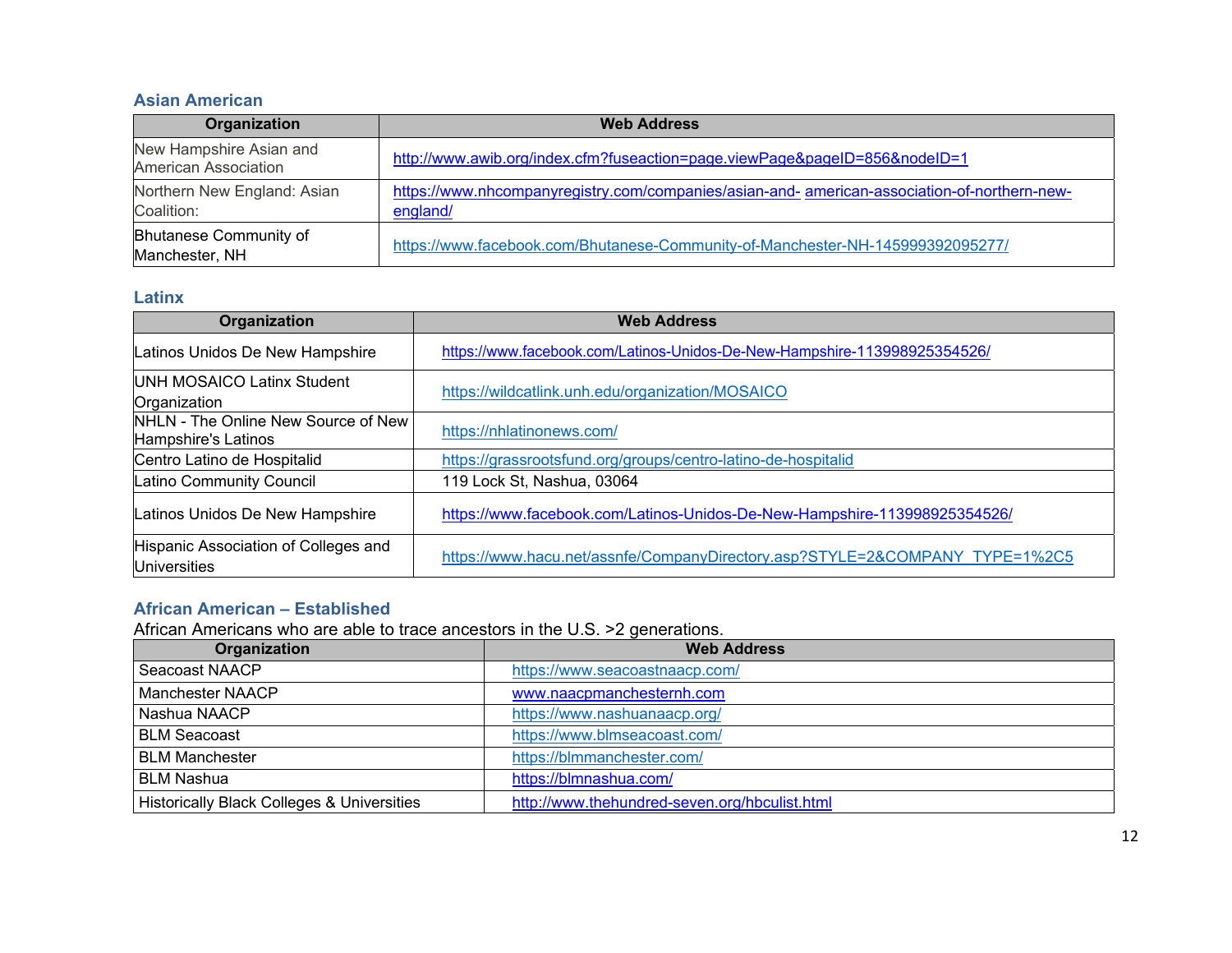# **African American – Recent**

Recent immigrants from Africa do not consider themselves as "Black" the way that established African Americans are. They do not have the understanding of or lived history of oppression so should be approached differently.

| Organization                                   | <b>Web Address</b>                                                                                              |
|------------------------------------------------|-----------------------------------------------------------------------------------------------------------------|
| <b>Welcoming New Hampshire</b>                 | https://welcomingnh.org/                                                                                        |
| Ascentria Care Alliance                        | https://www.ascentria.org/locations/new-hampshire                                                               |
| International Institutes of New England (IINE) | https://iine.org/                                                                                               |
| South Sudan Community of NH                    | https://www.facebook.com/pages/category/Nonprofit-Organization/South-Sudan-<br>Community-of-NH-489498931092725/ |
| <b>Building Community in NH</b>                | https://www.bcinnh.org/                                                                                         |

# **Overall**

| Organization                                | <b>Web Address/Email</b>                                   |
|---------------------------------------------|------------------------------------------------------------|
| <b>Equity NH Distribution list</b>          | drttellez@gmail.com                                        |
| Stay, Work, Play                            | https://stayworkplay.org/                                  |
| UNH Student Organizations (e.g. Black       | https://www.unh.edu/beauregardcenter/student-organizations |
| Student Union, United Asian Alliance, etc.) |                                                            |
| St. Anselm Multi-cultural Student Coalition | msc@anselm.edu                                             |
| CDOs of the major academic institutions     | https://nhcuc.org/contact-us/                              |

For more information, please Web Address me at James.McKim@organizationalignition.com or http://www.organizationalignition.com.

Copyright © 2021 Organizational Ignition, LLC.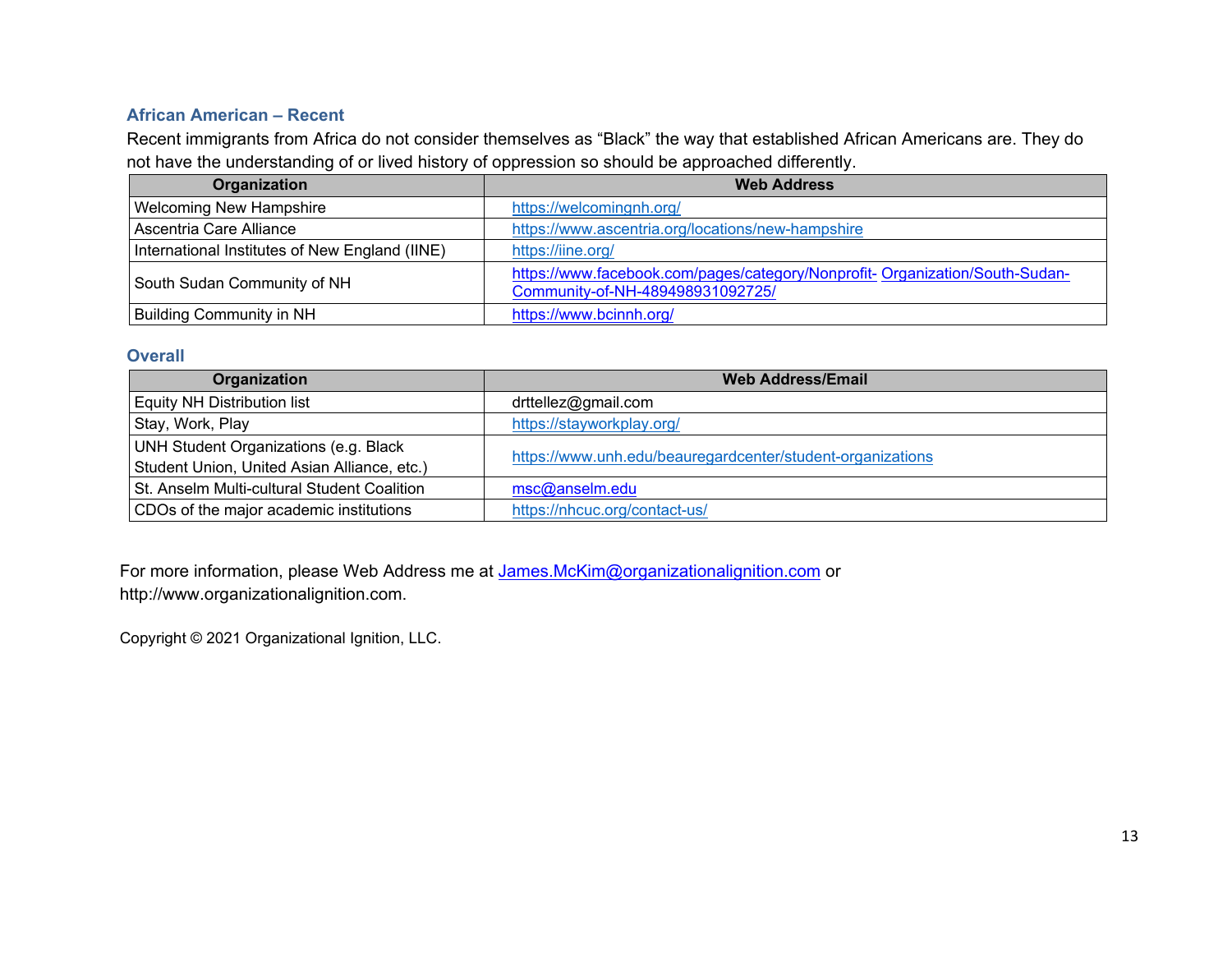# **Easter Seals New Hampshire - Individuals with Disabilities and Veterans**

**Benjamin Adams,** Director, Workforce Development and Youth Transitional Services at Easter Seals New Hampshire. Benjamin believes that when afforded the right opportunity, everyone can succeed in employment and that work can provide an individual much more than financial gain. Born in southern Maine and a graduate of Colby-Sawyer College, Benjamin spent 5 years working in special education and career development in public schools prior to joining Easter Seals where he has spent the past 13 years supporting individuals with disabilities, and veterans, in obtaining employment.

## **Benjamin Adams**

**Director** Workforce Development & Youth Transitional Services Easterseals New Hampshire 555 Auburn Street Manchester, NH 03103 Cell - (603) 748 - 0071



## **Employment Supports for Individuals with Disabilities**

### Easterseals Workforce Development (WFD)

#### badams@eastersealsnh.org (603)-748-0071

*Easterseals has provided workforce development services since 1974. We offer a variety of services that help individuals achieve meaningful career outcomes while meeting the needs of the business community*.

 **Customized Employment:** *Easterseals Workforce Development staff can collaborate with employers to conduct task analysis and break down job descriptions / processes into specific tasks. Individuals who may not be a good fit for a traditional job description, may excel at certain tasks and create efficiencies for employers.* 

 **Supported Employment:** *Post hire, individuals may be accompanied by a Worksite Instructor who supports them in ensuring they know the job and are performing well. Easterseals provides a Certificate of Insurance which covers liability and workman's compensation insurance for Worksite Instructors.* 

 **Work Based Learning:** *Students have the opportunity to perform a job at a for-profit business. The employer does not pay students for the work they perform. Students gain experience and a better idea whether the job is a good fit for them.* 

New Hampshire Vocational Rehabilitation (VR) Tracey.Frye@doe.nh.gov (603)-271-2930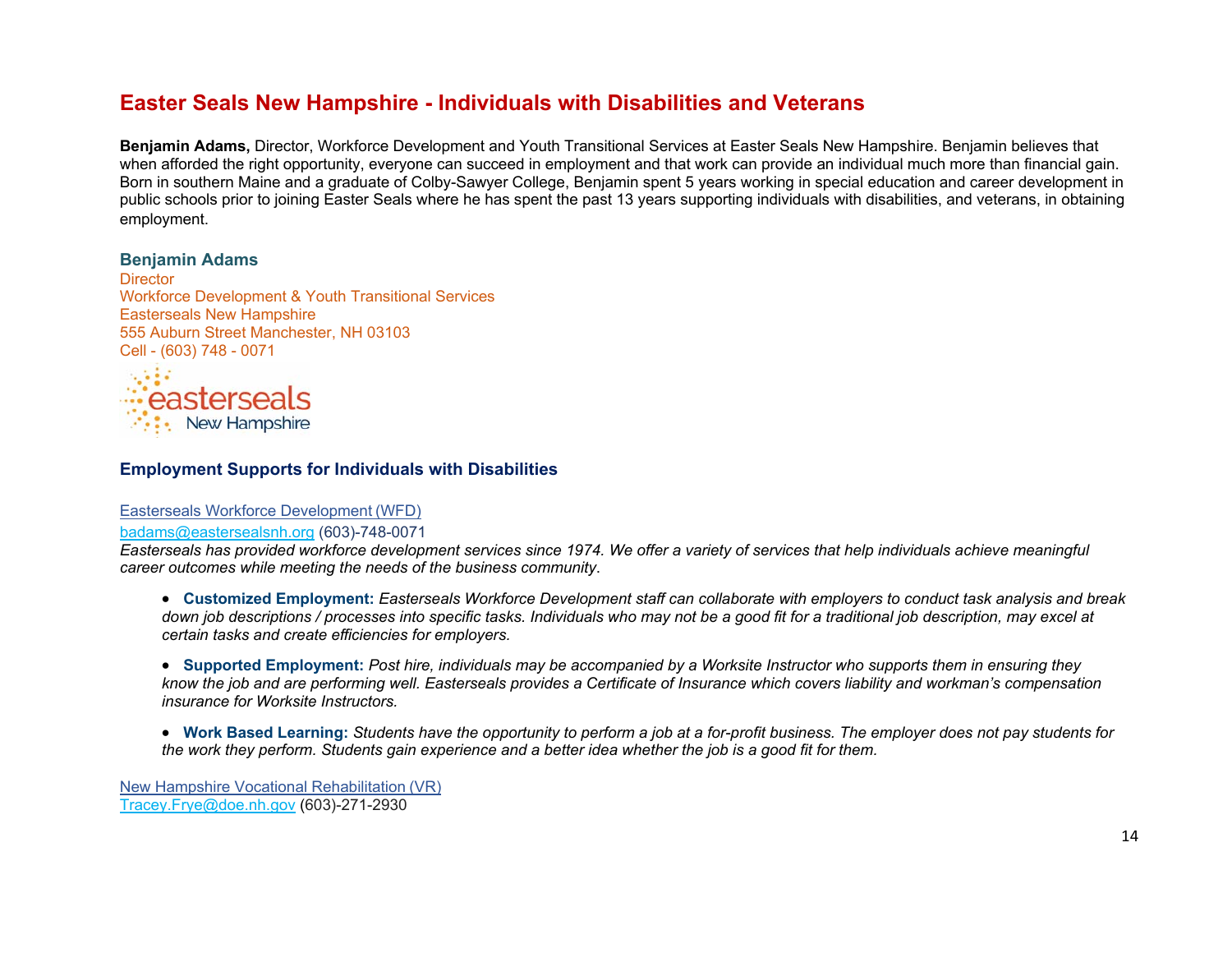*The Bureau of Vocational Rehabilitation assists eligible New Hampshire citizens with disabilities to secure suitable competitive integrated employment and financial and personal independence by providing rehabilitation* 

#### *Manchester/Nashua Regional Office*

One Sundial Avenue, Suite 201N Manchester, NH 03103 (603) 669-8733(V/TTY) 1-800-627-9304

### *Berlin Regional Office*

650 Main Street Berlin, NH 03570 (603) 752-2271(V/TTY) 1-888-300-9550

### *Concord Regional Office*

NH Vocational Rehabilitation 21 South Fruit Street Suite 20 Concord, NH 03301 (603) 271-2327 or 1-800-299-1647

## *Keene Regional Office*

*Mailing address:*  149 Emerald Street, Suite T Keene, NH 03431 *Entrance and physical address:*  The Center at Colony Mill, Gilbo Avenue (603) 357-0266(V/TTY) 1-800-620-7688

#### *Portsmouth Regional Office*

215 Commerce Way, Suite 3 Portsmouth, NH 03801 (603) 436-8884(V/TTY) 2 1-800-882-2744

#### Area Agency Offices in New Hampshire http://www.dhhs.nh.gov/dcbcs/bds/agencies.htm

Area Agencies in New Hampshire provide services to individuals with developmental disabilities and acquired brain disorders. All developmental services offered are provided by contractual agreement between Bureau of Developmental Services and the following designated non-profit area agencies located throughout NH. These agencies are committed to strengthening and supporting individuals and families within the context of their lives and within their own communities.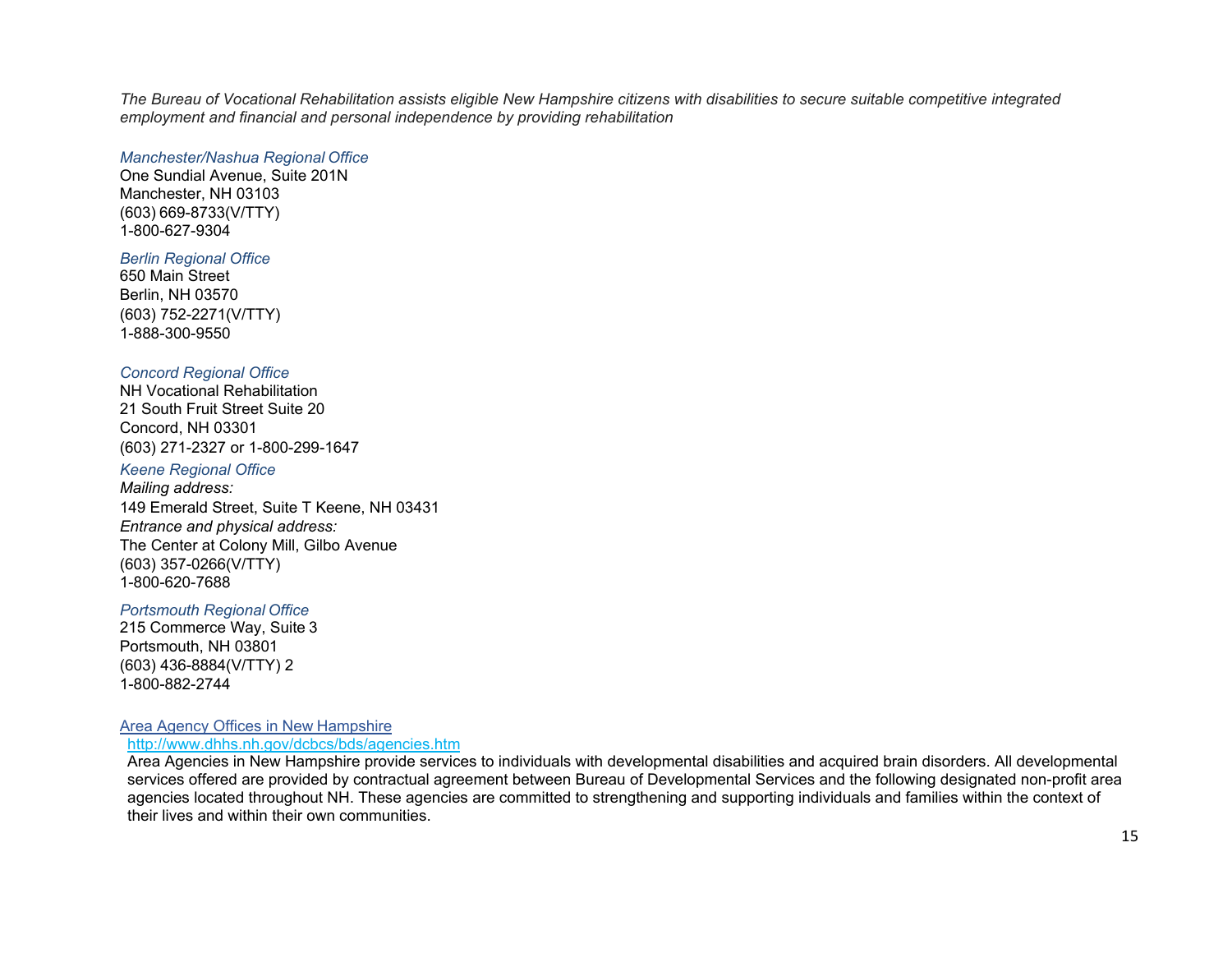*Region I*

Northern Human Services Eric Johnson, Executive Director 87 Washington Street, Conway, NH 03818 Telephone: (603) 447-3347 Fax: (603) 447-8893

#### *Region II*

Path Ways of the River Valley Mark Mills, Executive Director 654 Main Street, Claremont, NH 03743 Telephone: (603) 542-8706 Fax: (603) 542-0421

#### *Region III*

Lakes Region Community Services Rebecca Bryant, Executive Director 719 North Main Street, PO Box 509, Laconia, NH 03247 Telephone: (603) 524-8811 or (800) 649-8817 Fax: (603) 524-0702

#### *Region IV*

Community Bridges Ann Potoczak, Executive Director 70 Pembroke Road, Concord, NH 03301 Telephone: (603) 225-4153 or (800) 499-4l53 Fax: (603) 225-0376

### *Region V*

Monadnock Developmental Services, Inc. Alan Greene, Executive Director 121 Railroad Street, Keene, NH 0343l Telephone: (603) 352-1304 or (800) 469-6082 Fax: (603) 352-l637

### *Region VI*

Gateways Community Services Sandra Pelletier, Executive Director Nzenalu Obinelo, VP of Individual & Family Services 144 Canal Street Nashua, NH 03064 Telephone: (603) 882-6333 Fax: (603) 889-5460

### *Region VII*

The Moore Center Janet Bamberg, President & CEO 195 McGregor Street, Unit 400 Manchester, NH 03l02 Telephone: (603) 668-5423 Fax: (603) 206-2700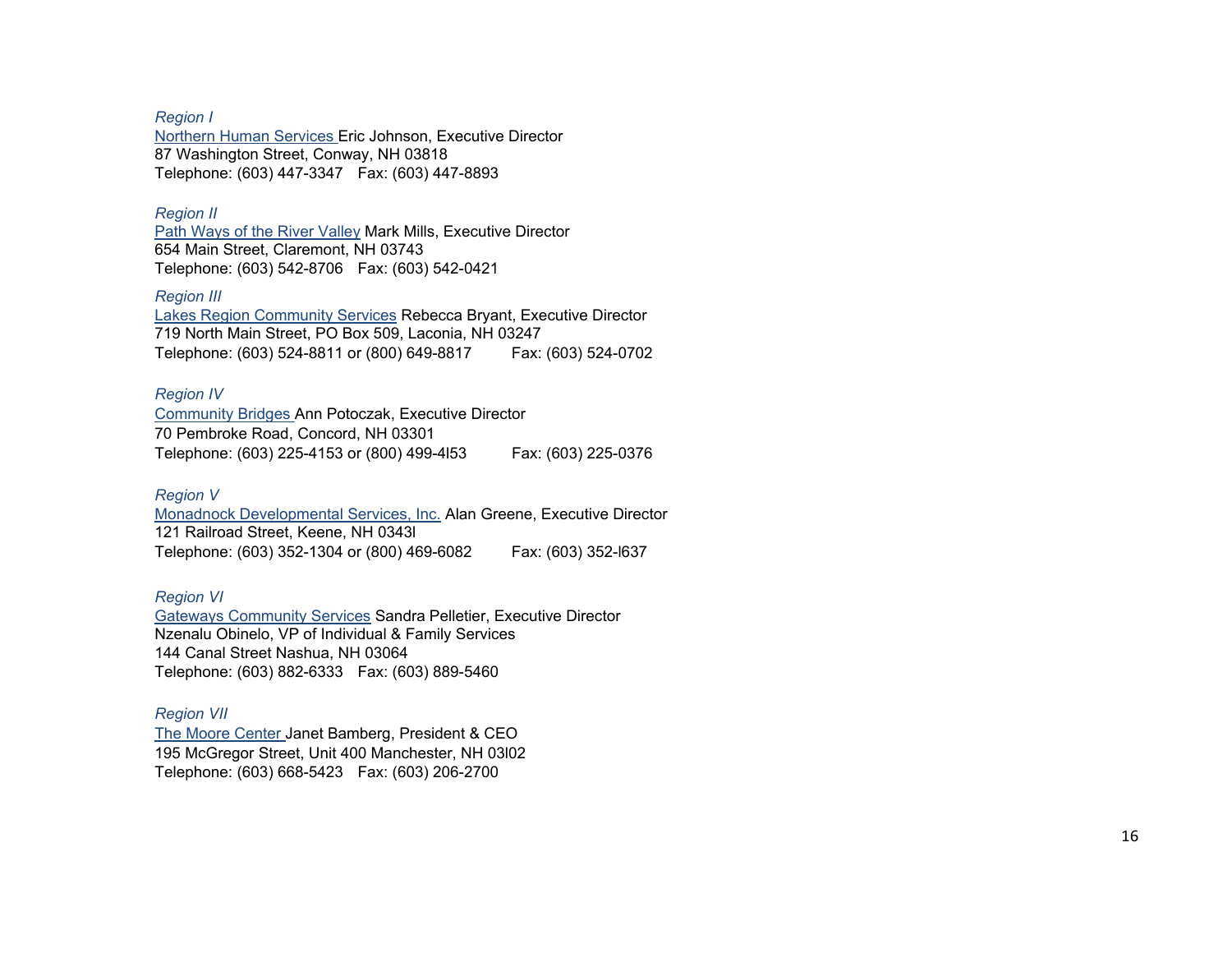*Region VIII* One Sky Community Services Matthew Cordaro, CEO 755 Banfield Road, Suite 3, Portsmouth, NH 03801 Telephone: (603) 436-6111 Fax: (603) 436-4622

*Region IX*

Community Partners Brian Collins, Executive Director Forum Court 113 Crosby Road, Suite #1, Dover, NH 03820-437 Telephone: (603) 749-4015 Fax: (603) 743-3244

*Region X* Community Crossroads Cynthia Mahar, Executive Director 8 Commerce Drive, Atkinson, NH 03811 Telephone: (603) 893-1299 Fax: (603) 893-5401

# **Employment Supports for Veterans**

Easterseals Military & Veterans Services (MVS) mvsintake@eastersealsnh.org (603)-315-4354

*Easterseals Military & Veterans Service, in partnership with Veteran Count, responds rapidly, efficiently and* effectively to the unmet needs of service members, veterans and their families to ensure that they can thrive in their communities. We developed a one-of-a-kind Care Coordination program that provides free and confidential support designed to meet the unique needs of service members, veterans and their families. Our program works in conjunction with existing military, VA and community programs, and is an important part of the full range of service member/family support services.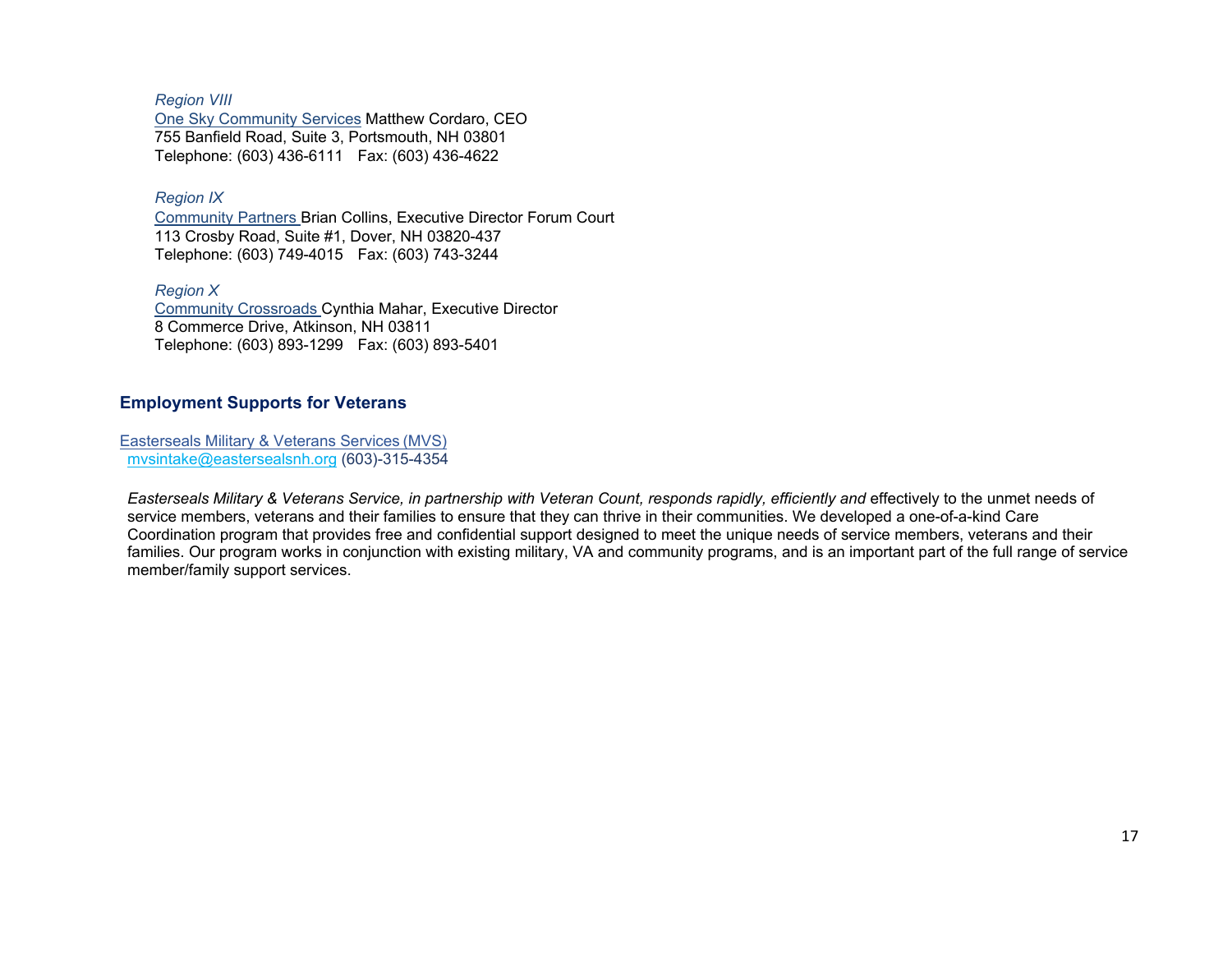- $\Box$  Links to benefits and services
- □ Counseling and emotional support
- □ Military sexual trauma
- □ Substance use disorders
- $\Box$  Crisis intervention
- $\Box$  Housing stabilization
- Employment
- D Legal concerns
- D Parenting
- □ Child care
- □ Aging and senior needs
- Respite care
- Disability services
- **Transportation**
- $\Box$  Budgeting and financial management
- □ Emergency financial assistance through Veterans Count

# Employer Support of the Guard and Reserve (ESGR)

## OSD.USERRA@mail.mil 1-800-336-4590

*Employer Support of the Guard and Reserve is a Department of Defense program that develops and promotes supportive work environments for* service members in the Reserve Components through outreach, recognition, and educational opportunities that increase awareness of applicable laws. It also provides assistance in resolving conflicts between service members and their employers.

## Harbor Care Veterans First Services

# hope@harborcarenh.org 603-459-6958

*The Homeless Veterans Reintegration Program (HVRP) helps veterans gain the skills, materials, education* and training, connections, and ongoing support they need to land jobs. The program helps not only veterans, but also local employers seeking dedicated staff members. We serve veterans in Hillsborough County, NH, which includes Manchester and Nashua; and also in Plymouth NH.

# Veterans Inc

## careers@veteransinc.org 1-800-482-2565

*Veterans Inc. is a national leader in ending homelessness among veterans. We have one of the highest rates in the nation – 85% – for transitioning* veterans out of homelessness. Veterans Inc.'s clinical case management approach addresses the "total veteran," incorporating job training and employment services, health and wellness, and supportive services ranging from transportation to legal advice.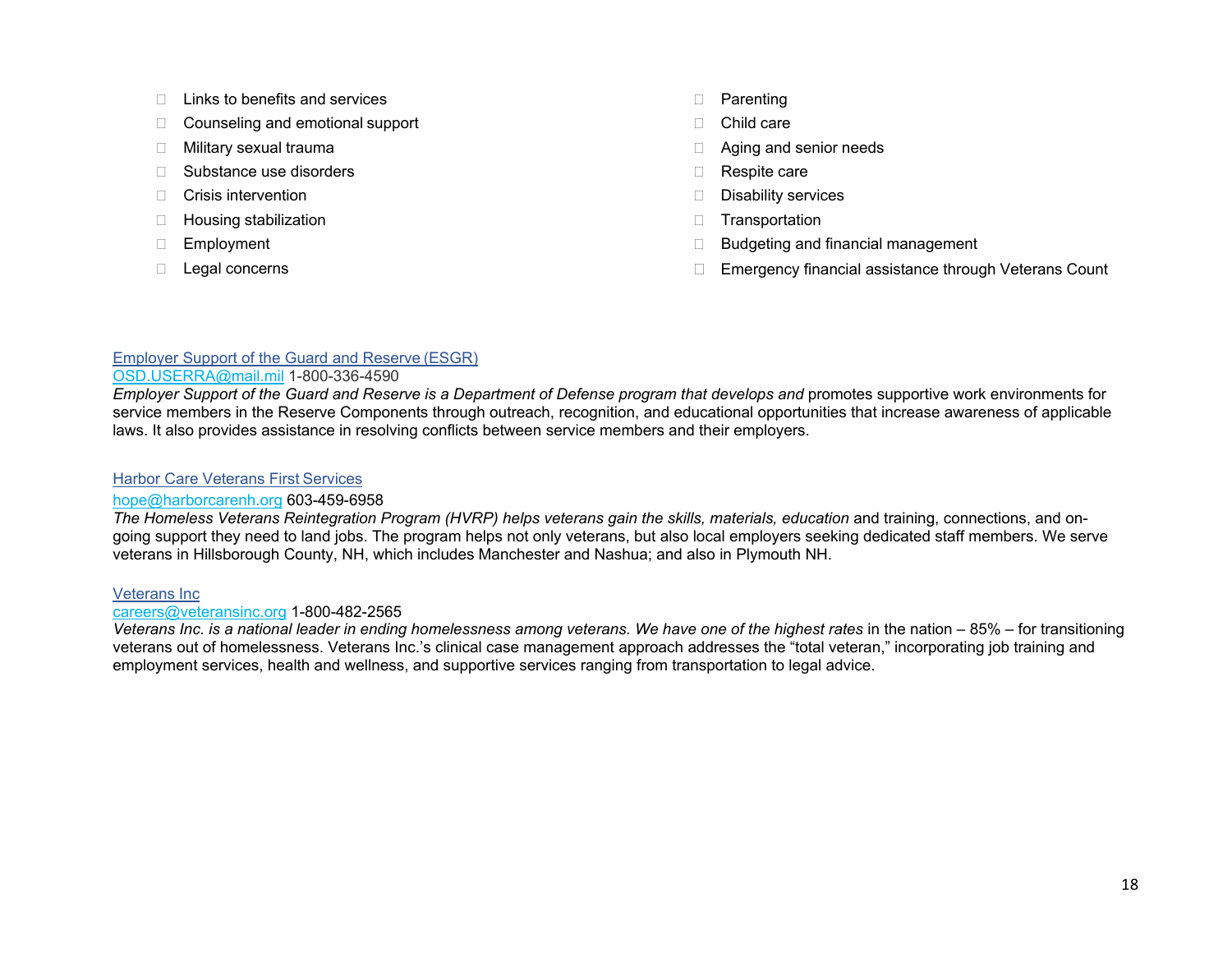### New Hampshire Employment Security (NHES)

#### Manchester: Jonathan.N.Alexander@nhes.nh.gov 603-229-4407

All that NHES does, it does first and foremost for veterans. Veterans and eligible spouses receive access, on a priority of service basis, to the full range of public employment and training services, including job search assistance, workshops, resume assistance, labor market information, career guidance, job referral, and referral to other supportive and training resources. Veterans are given preference in each of our local offices in the referral to job orders. Staff assesses the needs of each veteran and makes it a priority to educate the veterans of New Hampshire, especially for those veterans returning from active duty, on services available through NHES. Our Disabled Veterans' Outreach Program Specialists (DVOPs) serve those veterans who need intensive services in order to obtain or retain employment that supports their self-sufficiency by providing those services and referrals as appropriate. In addition, these specialists will network with other veterans' social and supportive service agencies to get assistance for their veteran customers. Local Veterans' Employment Representative (LVER) staff conducts outreach to employers, employer associations and business groups to promote the advantages of hiring veterans and to assist veterans in gaining employment. There are veterans who need referrals to other supportive services and NHES tries to facilitate and expedite these processes as much as possible. Every NHES office has space for representatives from the State of New Hampshire Division of Veterans Services to meet with veterans, providing veterans access to their services locally and on a regular basis.

#### **Berlin**

151 Pleasant Street Berlin, NH 06570-0159 Telephone: 603-752-5500 Fax: 603-752-5536

#### **Claremont**

404 Washington Street Claremont, NH 03743-2261 Telephone: 603-543-3111 Fax: 603-543-3113

#### **Concord**

45 South Fruit Street Concord, NH 03301-1140 Telephone: 603-228-4100 Fax: 603-229-4353

#### **Conway**

518 White Mountain Highway Conway, NH 03818-4205 Telephone: 603-447-5924 Fax: 603-447-5985

#### **Keene**

 149 Emerald Street Keene, NH 03431 Telephone: 603-352-1904 Fax: 603-352-1906

#### **Laconia**

 426 Union Avenue, Suite 3 Laconia, NH 03246-2894 Telephone: 603-524-3960 Fax: 603-524-3963

#### **Littleton**

 646 Union Street, Suite 100 Littleton, NH 03561-5314 Telephone: 603-444-2971 Fax: 603-444-6245

#### **Manchester**

300 Hanover Street Manchester, NH 03104-4957 Telephone: 603-656-7841 Fax: 603-627-7982

#### **Nashua**

 6 Townsend West Nashua, NH 03063-1215 Telephone: 603-882-5177 Fax: 603-880-5256

#### **Portsmouth**

 2000 Lafayette Road Portsmouth, NH 03801-5673 Telephone: 603-436-3702 Fax: 603-436-3754

#### **Salem**

29 South Broadway Salem, NH 03079-3026 Telephone: 603-893-9185 Fax: 603-893-9212

#### **Somersworth**

243 Route 108 Somersworth, NH 03878 Telephone: 603-742-3600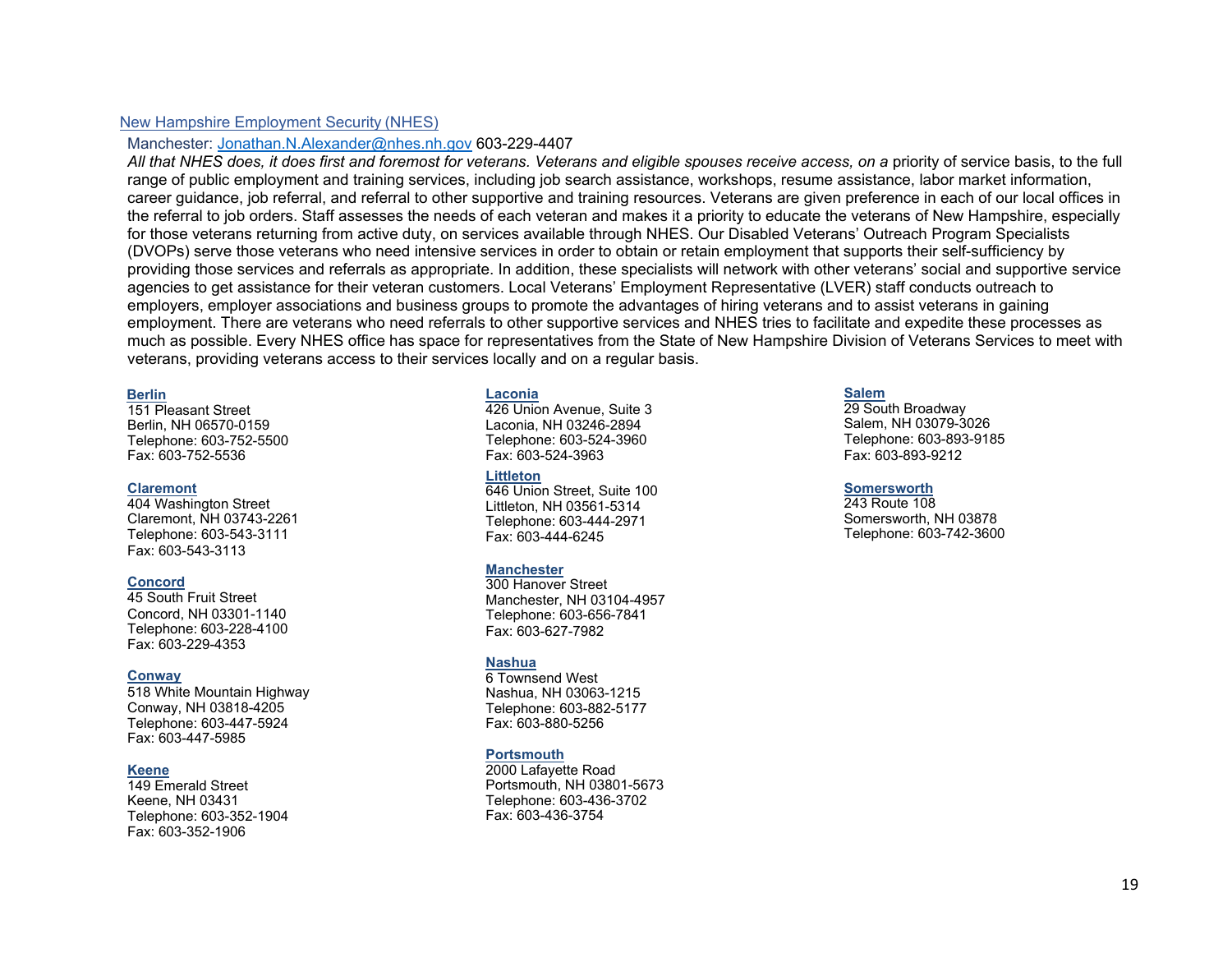# New Hampshire State Office of Veterans Services

https://www.legion.org/veteransbenefits/newhampshire 603-624-9230

*The mission of the New Hampshire State Office of Veterans Services is to assist veterans who are residents of* New Hampshire or their dependents in securing all benefits or preferences to which they may be entitled under any state or federal laws or regulations.

## Veterans Employment Toolkit

https://www.va.gov/vetsinworkplace/resources.asp

*This toolkit provides a variety of outside resources for employers, managers or supervisors, and human resource professionals.* 

Military Skills Translators

## https://www.military.com/veteran-jobs/skills-translator

*Understanding how the skills individuals learned in the military translate to the civilian workforce.* Military.com features a powerful tool that breaks down the unique abilities inherent to any military occupational specialty (MOS)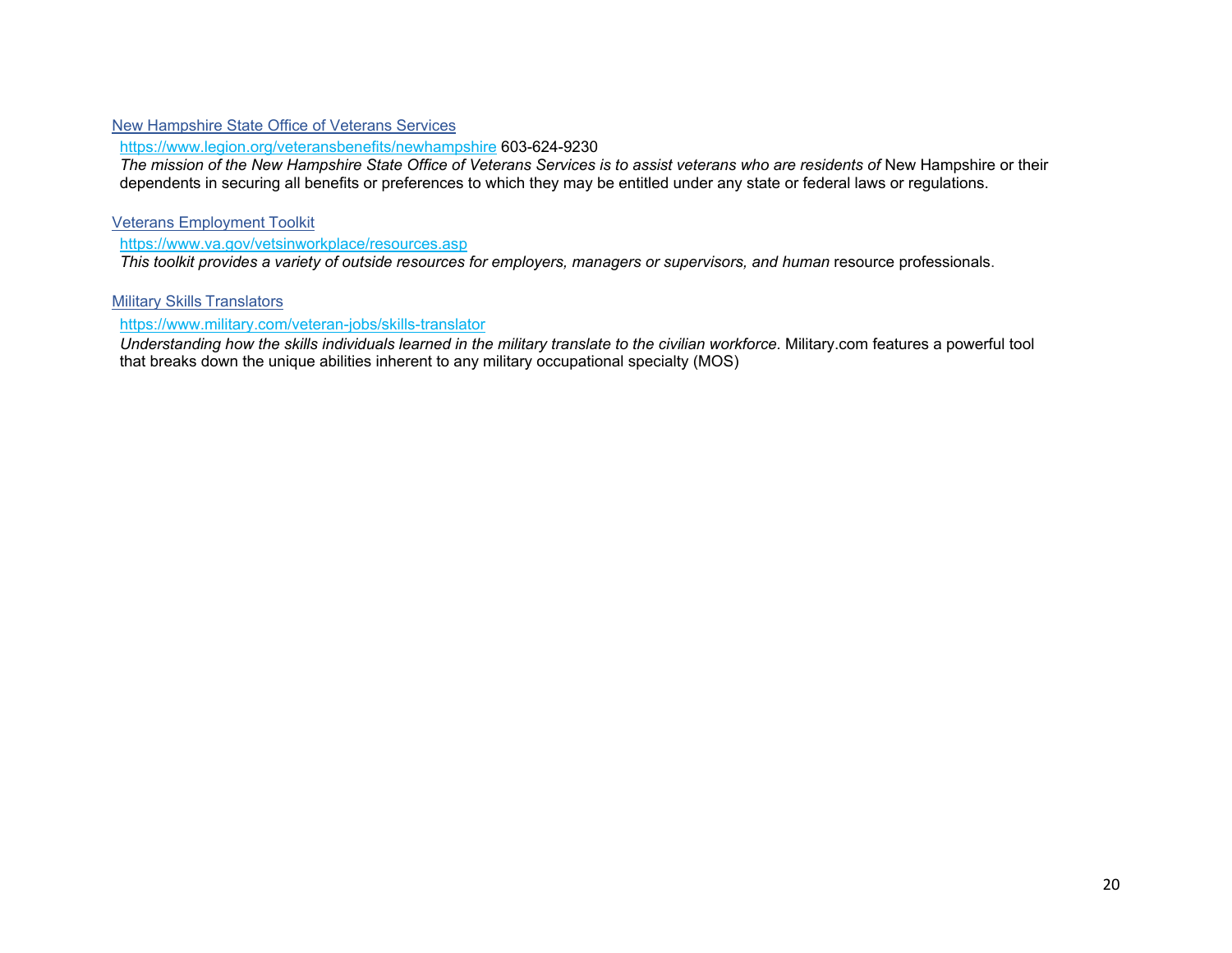# **Veterans or those completing their service with the military/national guard**

**James Fortin**, Assistant Director – Employment Services Bureau, New Hampshire Employment Security. James Fortin has been with NH Employment Security for two years and is now an Assistant Director for the Employment Service Bureau focused on workforce development. Jim started with NHES as a Disabled Veteran Outreach Specialist, dedicated to case management and re-employment for veterans with significant barriers to employment. Prior to joining the State of NH, Jim worked in the private sector as an information technology sales representative in the Washington, D.C. metro area. He is a U.S. Marine Corps veteran, who served for 9 years as an infantry rifleman and served on one combat tour in Iraq.

The information listed below includes a quick resource guide for potential contacts for employers. Also included is the NH Veteran Guide which NHES updates and publishes. This resource guide is available for download on the NHES website. Most of our partners print it and make it available for staff and veterans.

## **Resources**

NH Veterans' Resource Directory https://www.nhes.nh.gov/forms/documents/nhes-0313.pdf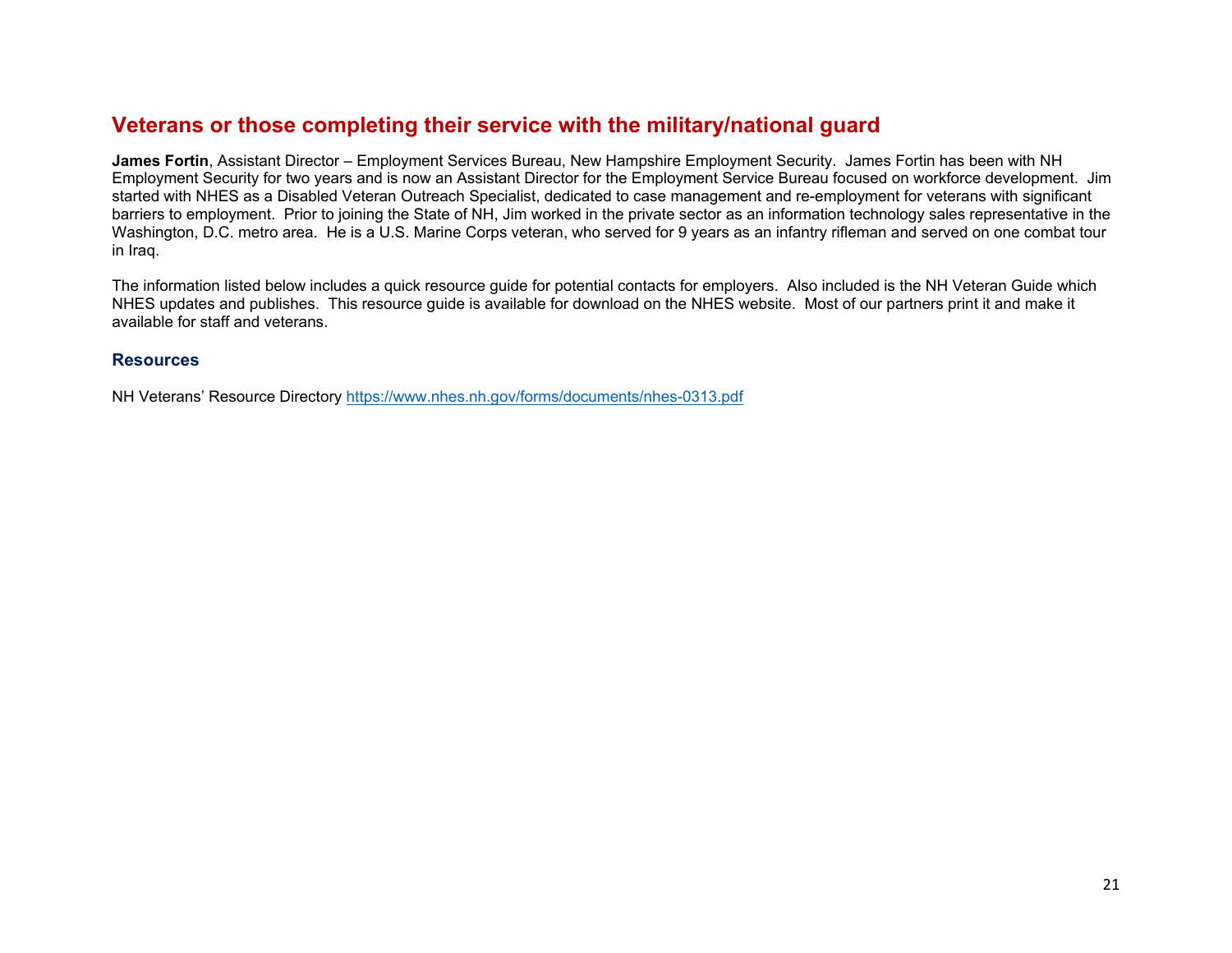| <b>ORGANIZATION</b>                                                                 | <b>WEB ADDRESS</b>                                                                                                              | <b>CONTACT</b>    | <b>TITLE</b>                                         | <b>TELEPHONE</b> |
|-------------------------------------------------------------------------------------|---------------------------------------------------------------------------------------------------------------------------------|-------------------|------------------------------------------------------|------------------|
| <b>Harbor Care</b>                                                                  | www.harborcarenh.org                                                                                                            | Andrea Reed       | Program Manager                                      | 603-459-9658     |
| Clear Path for Veterans New England                                                 |                                                                                                                                 | Randy Carter      | <b>HVRP Program Manager</b>                          | 978-384-8800     |
| Veterans Inc.                                                                       | www.vets-inc.com                                                                                                                | Danielle Atkinson | Program Manager                                      | 802-272-5375     |
| US Department of Labor - Veterans'<br><b>Employment and Training Service (VETS)</b> | https://www.dol.gov/agencies/vets                                                                                               | Donna Nobrega     | NH Director (DVET)                                   | 603-225-1424     |
| New Hampshire Employment Security (NHES)                                            | www.nhes.nh.gov                                                                                                                 | Jon Alexander     | <b>JVSG Program Coordinator</b>                      | 603-229-4407     |
| NH State Division of Veterans Services                                              | www.dmavs.nh.gov                                                                                                                |                   |                                                      |                  |
| Office Of Workforce Opportunity (OWO)                                               | www.nhworks.org/                                                                                                                |                   |                                                      |                  |
| Community College System of<br>New Hampshire (CCSNH)                                |                                                                                                                                 |                   |                                                      |                  |
| Easter Seals' Veterans Count                                                        | www.vetscount.org                                                                                                               |                   |                                                      | 603-315-4354     |
| <b>Veterans Northeast Outreach Center</b>                                           | www.vneoc.org                                                                                                                   |                   |                                                      | 978-372-3626     |
| The Military Coalition                                                              | www.themilitarycoalition.org                                                                                                    |                   |                                                      |                  |
| ESGR (Employer Support of the Guard and<br>Reserve)                                 | https://www.esgr.mil/About-<br>ESGR/Contact/Local-State-<br>Pages/New-Hampshire                                                 | Kerri Pacheco     | <b>Volunteer Support</b><br>Technician               | 603-225-1892     |
| <b>Disabled American Veterans</b>                                                   | www.dav.org                                                                                                                     |                   |                                                      | 603-927-4231     |
| NH Dept. of Education - Hire a Vet                                                  | https://www.education.nh.gov/who-<br>we-are/division-of-educator-support-<br>and-higher-education/higher-<br>education/hire-vet | Jeffrey S. Newman | Administrator                                        | 603-271-8508     |
| <b>NH National Guard</b>                                                            |                                                                                                                                 | Todd S. Kuhlhoff  | New Hampshire Transition<br>Assistance Advisor (TAA) | 603-225-1309     |
| Southern NH University                                                              | https://www.snhu.edu/                                                                                                           | Michael McGandy   | <b>Veteran Support Services</b><br>Coordinator       | 603-645-9648     |

# **Jim Fortin**

Assistant Director - Employment Service Bureau/Operations New Hampshire Employment Security Phone. 603.228.4137 | Fax. 603.223.2338 Email: James.R.Fortin@NHES.NH.GOV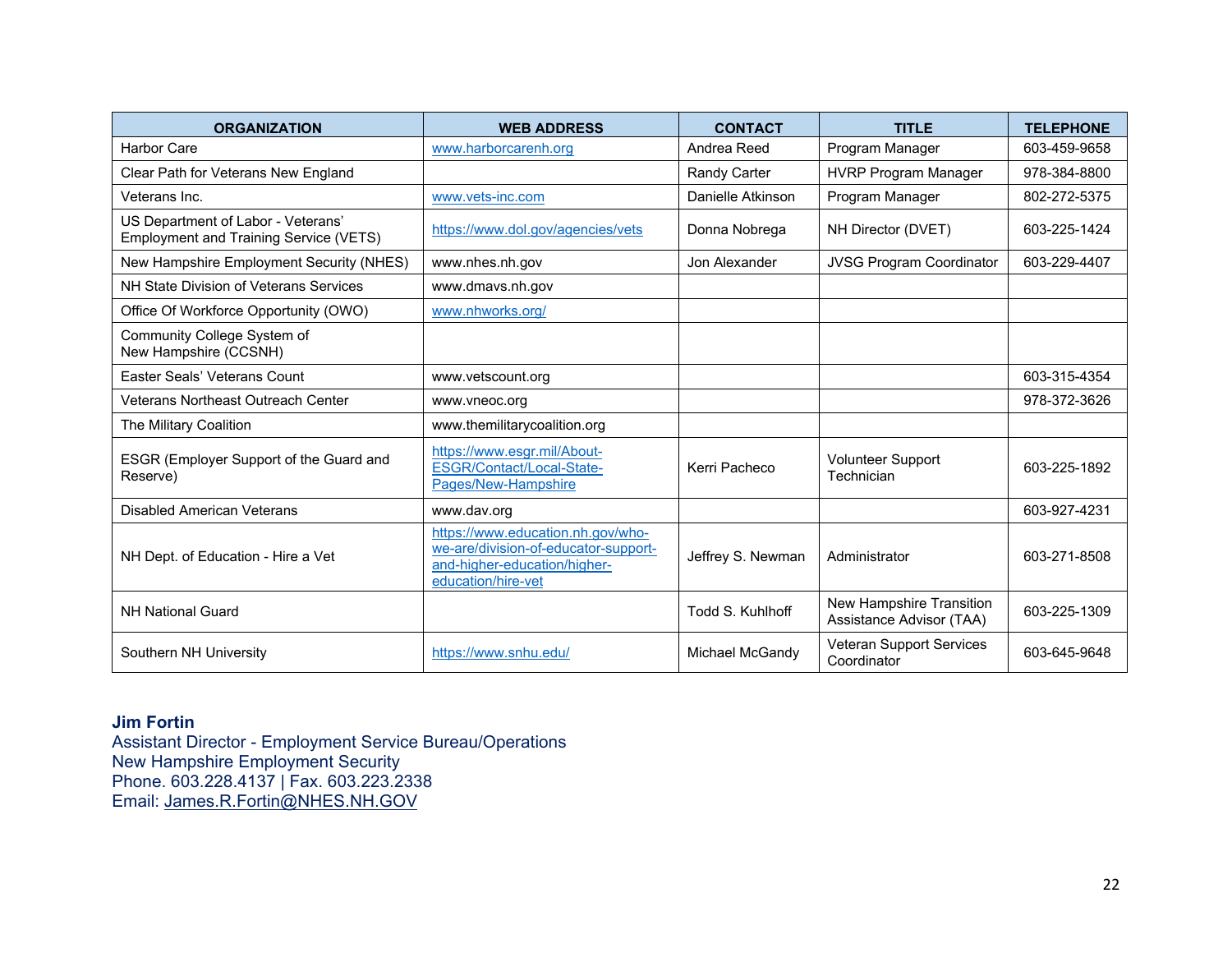# **Community College System of New Hampshire**

**Vanessa Rashid**, ApprenticeNH Outreach and Resource Coordinator 20+ years in education and social services, specifically with immigrants and refugees. A former ESL teacher and Adult Education Manager at a local refugee resettlement agency, she currently supports workforce development opportunities in apprenticeship for underserved populations.

**Kristine Dudley,** Director of Workforce Development at Manchester Community College, where she oversees business and industry non-credit training. Kristine is also the Executive Director of 10,000 Small Businesses Program, a training grant supporting the growth of small business in NH. She has also spent 10 years facilitating Manchester Community College's instructor-led and online business courses. Kristine previously served as Development Director at Saint Catherine's School in Manchester and as Training Director at Fidelity Investments in Boston.

## **ApprenticeshipNH Team Members**

Each member of the ApprenticeshipNH team serves a vital role in the apprenticeship process. Employers would first reach out to Tracey Jackson, the Grant Manager, to inquire about apprenticeships. Jeff Casey would then follow up with healthcare, manufacturing, and IT employers to understand employer needs. Loula Kalampalikis would follow up with construction employer needs. The high school team would work with employers on developing a pipeline of potential applicants from the youth population. The other members of the team would become involved with different aspects of recruitment and funding resources to alleviate costs for the employers once the apprenticeship has been established.

**Rebecca (Becky) Lewis**  Director of Workforce Development blewis@ccsnh.edu P: 603.230.3515 C: 215.896.7202

**Anne Banks** High School Apprenticeship Grant Manager abanks@ccsnh.edu 603.230.3544

**Angela (Loula) Kalampalikis**  Workforce Development Administrator akalampalikis@ccsnh.edu 603.230.3534

**Tracey Jackson**  ApprenticeshipNH Grant Manager tjackson@ccsnh.edu P: 603.230.3526 C: 603.682.1910

**Kathy Totten** American Association of Community Colleges (AACC) Grant Coordinator ktotten@ccsnh.edu 603.427.7748

**Jeff Casey** Business Outreach Specialist jcasey@ccsnh.edu 617.947.6918

**Vanessa Rashid** Apprentice Outreach and Resource Coordinator vrashid@ccsnh.edu 603.289.9429

**Liz Arcieri**High School Youth Apprentice and Business Outreach Specialist larcieri@ccsnh.edu 603.230.3500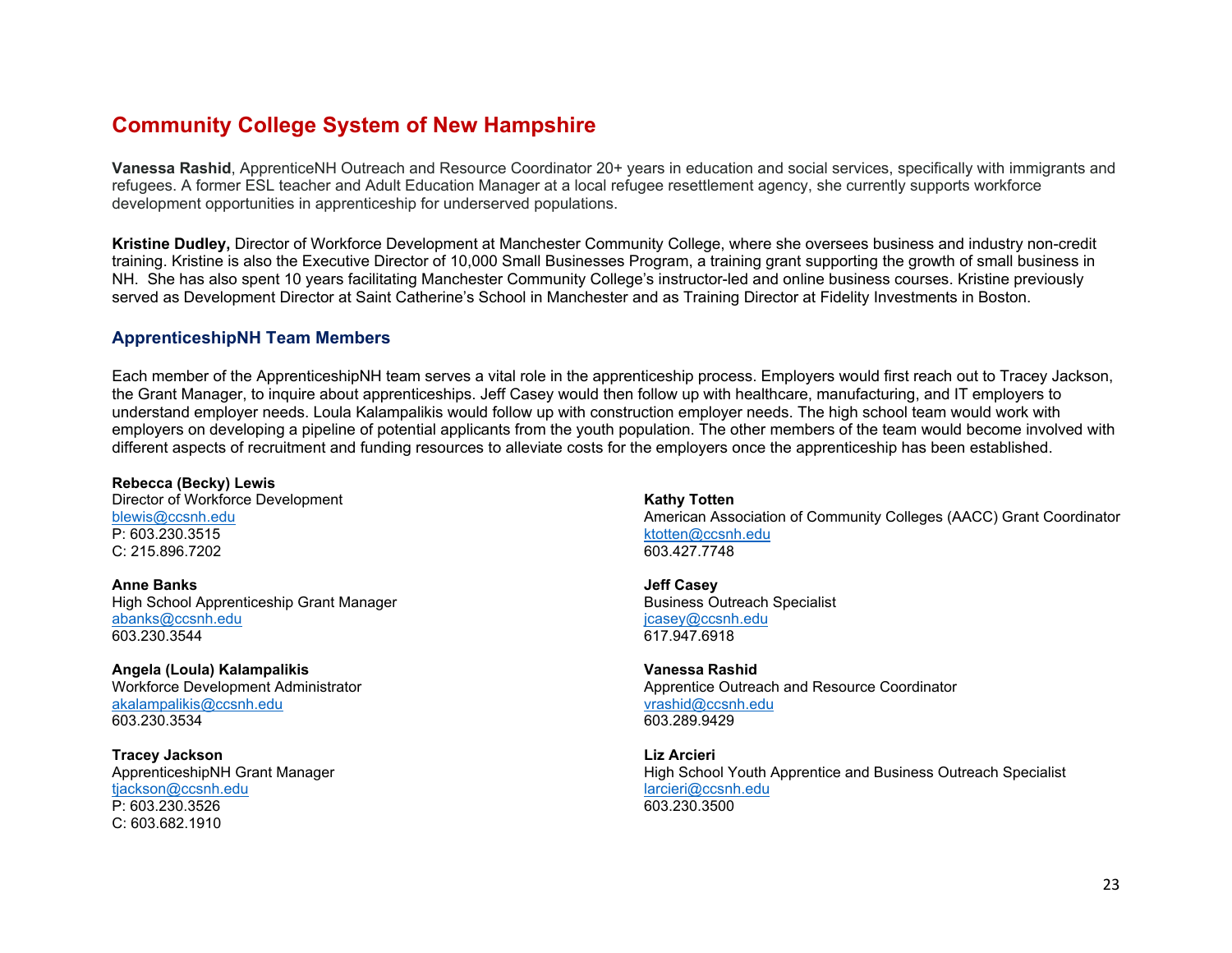**Mary Ann Gaschnig** High School Youth Apprentice and Business Outreach Specialist mgaschnig@ccsnh.edu 603.230.3536

**Theresa McGowan** ApprenticeshipNH Program Assistant tmcgowan@ccsnh.edu 603.230.3527

# **Workforce Development/Business & Training Center Team Members**

The Workforce Development Centers and Business & Training Centers at each of the 7 Community Colleges in NH foster strategic partnerships that lead to quality, learner-centered professional and personal growth opportunities for the community in the areas of personal enrichment, professional development, and corporate and customized training. These offices within the community college system respond quickly to the changing needs of business and industry and provide lifelong learning and professional development opportunities. The centers provide training for people who need to sharpen their existing skills or learn new ones, maintain professional licenses or certifications and for people who are looking for advancement or a new career challenge. Some of the many innovative and exciting workshops, seminars, courses and certificates address the educational requirements of business professionals, managers and supervisors, office staff, computer and information technology professionals, teachers, medical professionals, and many of the trades such as electricians, welders and HVAC professionals.

**Rebecca (Becky) Lewis** – Director of Workforce Development for the Community College System of NH

blewis@ccsnh.edu P: 603.230.3515 C: 215.896.7202

### **Great Bay Community College**

https://www.greatbay.edu/business-community/business-training-center/ **Lynn Szymanski** – Director of Workforce Development lszymanski@ccsnh.edu P: 603.427.7737

**Lakes Region Community College Andy Duncan –** Workforce Development and Energy Programs aduncan@ccsnh.edu P: 603.724.4977

**Manchester Community College**  https://www.mccnh.edu/wdc **Kristine Dudley** – Director of Workforce Development kdudley@ccsnh.edu P: 603.206.8161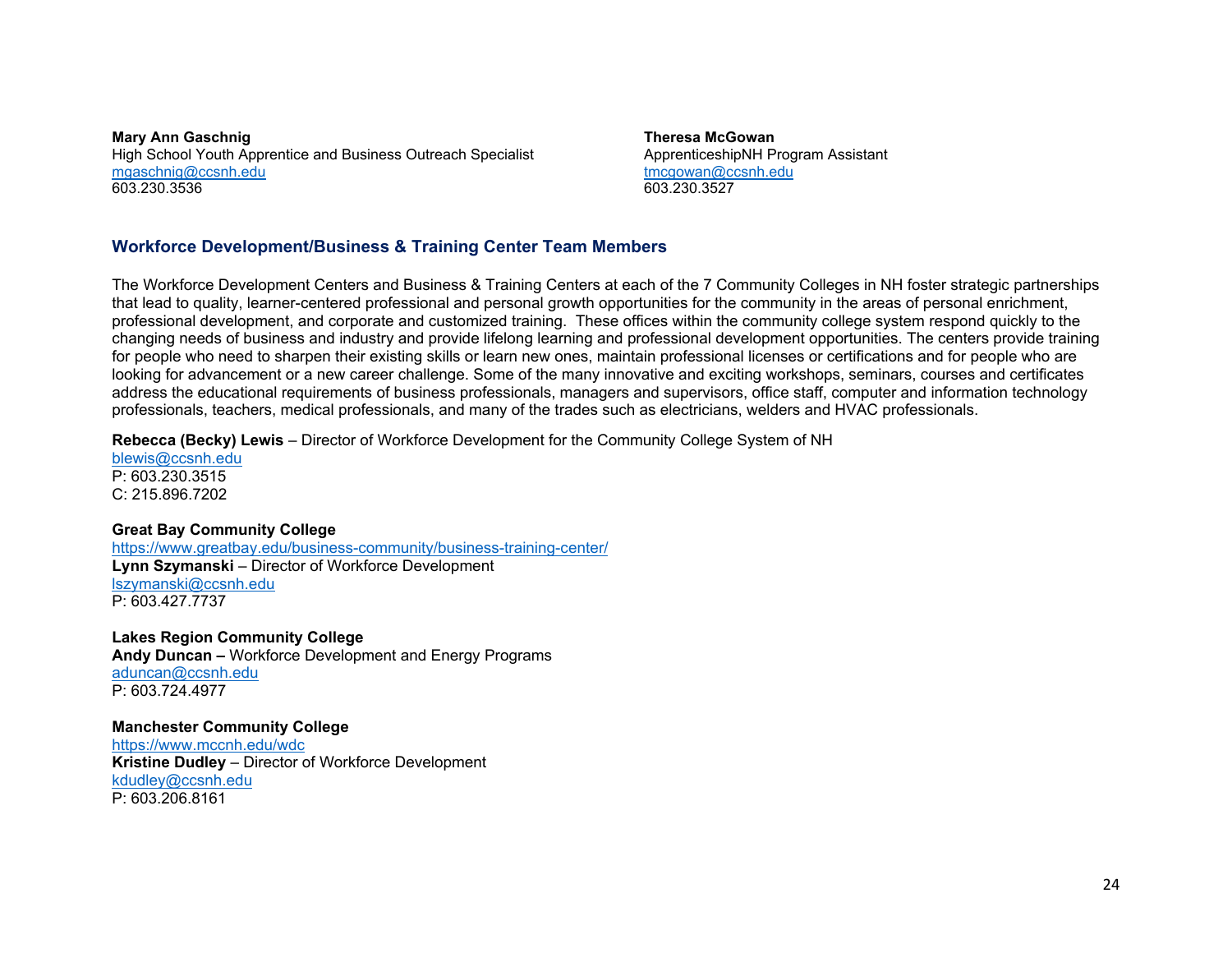### **Nashua Community College**

https://www.nashuacc.edu/workforce-development **Jon Mason** – Corporate, Community/Continuing Education Coordinator jmason@ccsnh.edu P: 603.717.1490

### **NHTI – Concord's Community College**

https://www.nhti.edu/workforce-development/ **Kathy Taylor** – Director of Workforce and Community Education kjtaylor@ccsnh.edu P: 603.230.4422

### **River Valley Community College**

https://www.rivervalley.edu/communityandworkforce/business-training/ **Dan Osborn** – Coordinator of Workforce Development dosborn@ccsnh.edu P: 603.542.7744, Ext. 5347

### **White Mountains Community College**

https://www.wmcc.edu/workface-training/business-industry-training/ **Tamara Roberge** – Coordinator of Workforce Development and Community Education troberge@ccsnh.edu P: 603.342.3062

# **NH Job Training Fund Information**

The Job Training Fund is available to businesses located in New Hampshire and businesses intending to locate in the State, and who pay quarterly taxes into the NH Unemployment Trust Fund. **The fund provides a 50% reimbursement back to companies for employee training and upskilling.** Training programs may include, but shall not be limited to: structured, on-site laboratory or classroom training; basic skills; technical skills; quality improvement; safety; management and supervision; English as a second language. The minimum grant allowed is \$750. The maximum grant that can be requested is \$100,000. Any grant award of \$70,000 or more has to be approved by the Governor and Executive Council, which will add at least one month to the process before training can begin. https://www.nhjobtrainingfund.org/

**Kate LaPierre,** Bureau Operations Specialist, Job & Resource Fair Coordinator NH Employment Security, 45 S. Fruit St., Concord, NH 03301 603-228-4083 Fax - 603-223-2047 Kathryn.A.Lapierre@nhes.nh.gov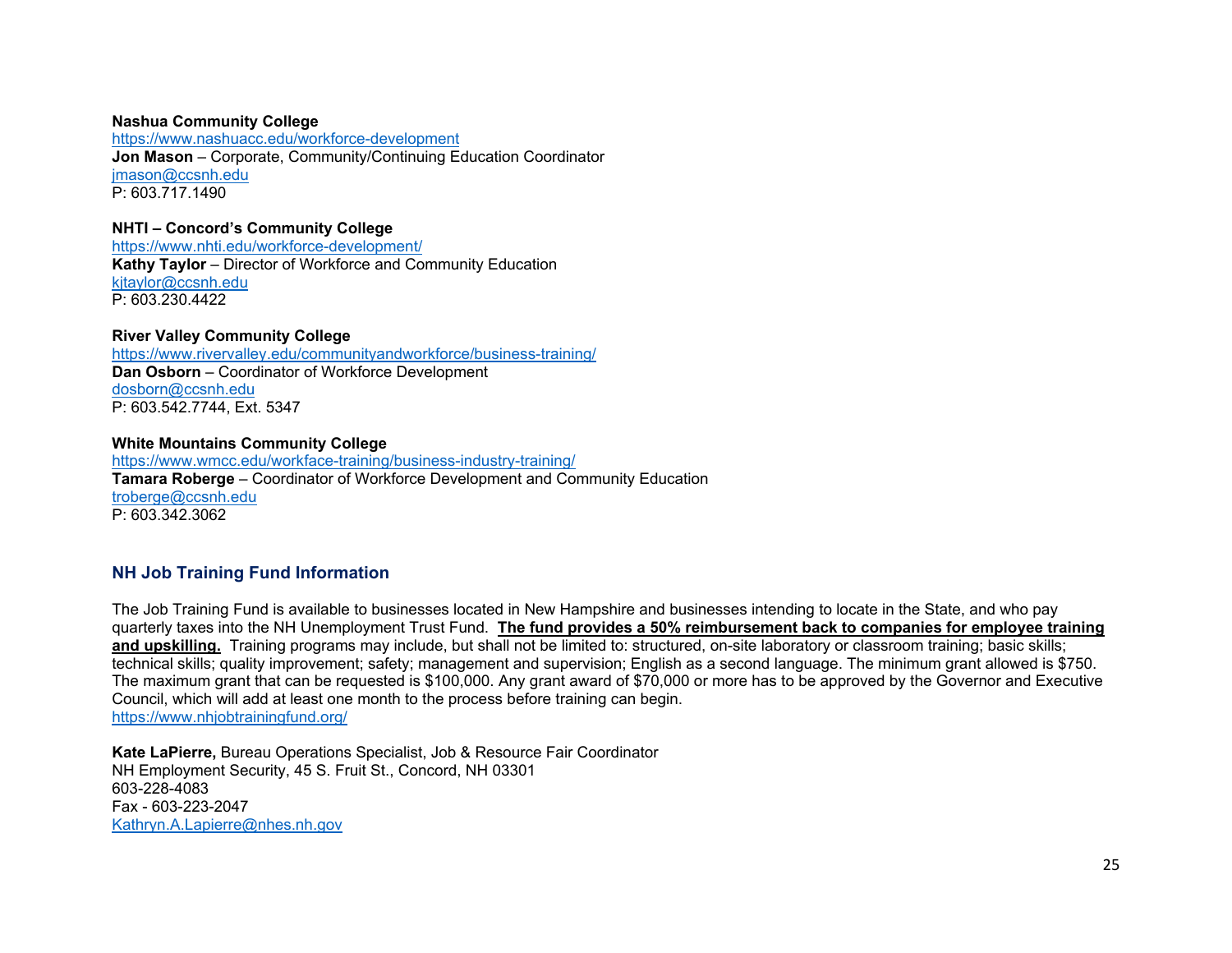# **NH Works Partners Contact Information**

These NH Works partners coordinate with the ApprenticeshipNH team to help **fund** eligible participants selected for an apprenticeship. Vanessa Rashid, Apprentice Outreach and Resource Coordinator, works with the employer, the participant, and the NH Works partner to ensure that all necessary paperwork and documentation is completed to expedite the funding of certain apprenticeship costs, essentially alleviating some of the employer's financial obligations.

#### **Kate LaPierre**

Bureau Operations Specialist Job & Resource Fair Coordinator NH Employment Security 45 S. Fruit St. Concord, NH 03301 603-228-4083 Fax - 603-223-2047 Kathryn.A.Lapierre@nhes.nh.gov

#### **Nicholas Masi**

Nick Masi NHES Program Specialist III (Dislocated Worker Program) 603-228-4112 Nicholas.J.Masi@nhes.nh.gov

### **Michelle Hart**

WIOA Program Manager SNHS **NHWORKS** cell-207-475-2363 mhart@snhs.org

### **Courtney Brisson**

Program Specialist (Work Now NH) NH Employment Security 45 S Fruit St Concord, NH 03301 (603) 228-4111 Courtney.Brisson@nhes.nh.gov

## **Katrina Murray**

NH Employment Program Statewide OJT Development Manager 18 Technology Way, 2nd Floor Nashua, NH 03060 Cell (603) 345-0861 kmurray@snhs.org

### **Terri Tedeschi**

Business Relations Consultant NH Vocational Rehabilitation 21 South Fruit Street Concord, NH 03301 Office 603-271-6719 Cell 603-419-0277 Terri.L.Tedeschi@doe.nh.gov